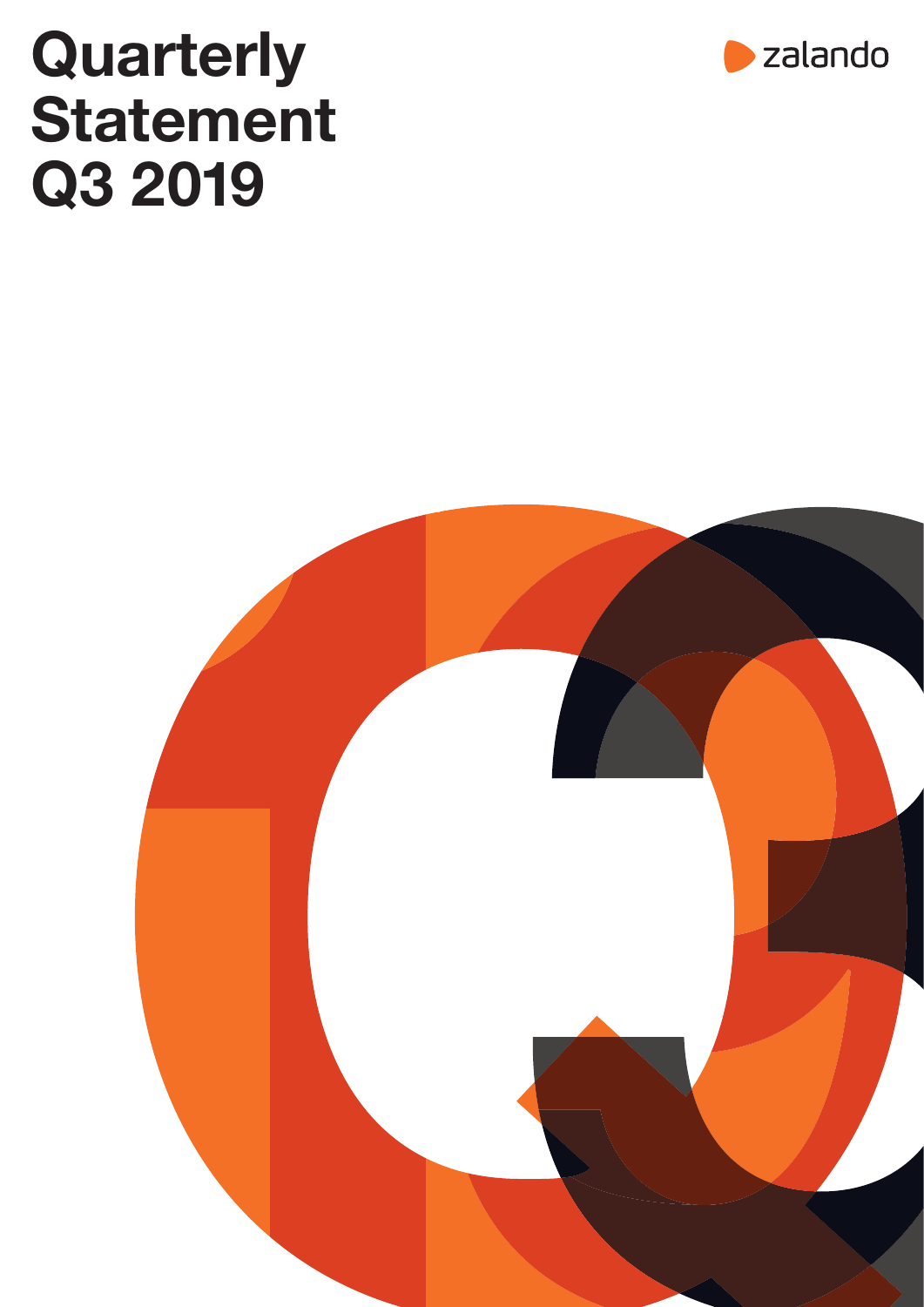# **Zalando at a Glance**

Key Figures

|                                                | Jul $1 -$<br>Sep 30,<br>2019 | Jul 1-<br>Sep 30,<br>2018 | <b>Jan 1 –</b><br>Sep 30,<br>2019 | Jan $1-$<br>Sep 30,<br>2018 |
|------------------------------------------------|------------------------------|---------------------------|-----------------------------------|-----------------------------|
| Group key performance indicators               |                              |                           |                                   |                             |
| Site visits (in millions)                      | 1,000.3                      | 728.7                     | 2,910.6                           | 2,176.6                     |
| Mobile visit share (in %)                      | 84.8                         | 80.0                      | 83.6                              | 78.4                        |
| Active customers (in millions)                 | 29.5                         | 25.1                      | 29.5                              | 25.1                        |
| Number of orders (in millions)                 | 34.7                         | 27.7                      | 102.3                             | 82.1                        |
| Average orders per active customer (LTM*)      | 4.6                          | 4.3                       | 4.6                               | 4.3                         |
| Average basket size** (LTM, in EUR)            | 56.6                         | 57.7                      | 56.6                              | 57.7                        |
| <b>Results of operations</b>                   |                              |                           |                                   |                             |
| Gross merchandise volume*** (GMV) (in EUR m)   | 1,894.9                      | 1,520.9                   | 5,673.1                           | 4,594.1                     |
| Revenue (in EUR m)                             | 1,521.1                      | 1,200.2                   | 4,496.6                           | 3,726.3                     |
| EBIT (in EUR m)                                | $-6.9$                       | $-55.7$                   | 66.7                              | 16.5                        |
| EBIT (as % of revenue)                         | $-0.5$                       | $-4.6$                    | 1.5                               | 0.4                         |
| Adjusted EBIT (in EUR m)                       | 6.3                          | $-38.9$                   | 114.5                             | 55.5                        |
| Adjusted EBIT (as % of revenue)                | 0.4                          | $-3.2$                    | 2.5                               | 1.5                         |
| EBITDA (in EUR m)                              | 39.5                         | $-33.7$                   | 207.2                             | 75.9                        |
| EBITDA (as % of revenue)                       | 2.6                          | $-2.8$                    | 4.6                               | 2.0                         |
| Adjusted EBITDA (in EUR m)                     | 52.7                         | $-16.9$                   | 255.0                             | 115.0                       |
| Adjusted EBITDA (as % of revenue)              | 3.5                          | $-1.4$                    | 5.7                               | 3.1                         |
| <b>Financial position</b>                      |                              |                           |                                   |                             |
| Net working capital (in EUR m)                 | $-69.7$                      | $-84.3***$                | $-69.7$                           | $-84.3***$                  |
| Equity ratio (as % of balance sheet total)     | 37.7                         | 47.9****                  | 37.7                              | 47.9****                    |
| Cash flow from operating activities (in EUR m) | $-0.7$                       | $-25.9$                   | 84.0                              | $-21.1$                     |
| Cash flow from investing activities (in EUR m) | $-88.0$                      | $-4.8$                    | $-169.2$                          | $-98.0$                     |
| Free cash flow (in EUR m)                      | $-88.7$                      | $-30.3$                   | $-80.6$                           | $-138.8$                    |
| Capex (in EUR m)                               | $-88.0$                      | $-60.6$                   | $-185.5$                          | $-169.3$                    |
| Cash and cash equivalents (in EUR m)           | 867.0                        | 877.0                     | 867.0                             | 877.0                       |
| Other                                          |                              |                           |                                   |                             |
| Employees (as of the reporting date)           | 13,693                       | 15,619****                | 13,693                            | 15,619****                  |
| Basic earnings per share (in EUR)              | $-0.05$                      | $-0.17$                   | 0.06                              | $-0.02$                     |
| Diluted earnings per share (in EUR)            | $-0.05$                      | $-0.17$                   | 0.06                              | $-0.02$                     |
|                                                |                              |                           |                                   |                             |

pp = percentage points<br>For an explanation of the performance indicators please refer to the glossary to the annual report 2018 (section 4.1).<br>Pouchaded based on the last twelve months shown in this quarterly statement.<br>P)





**Report on Economic Position P. 2**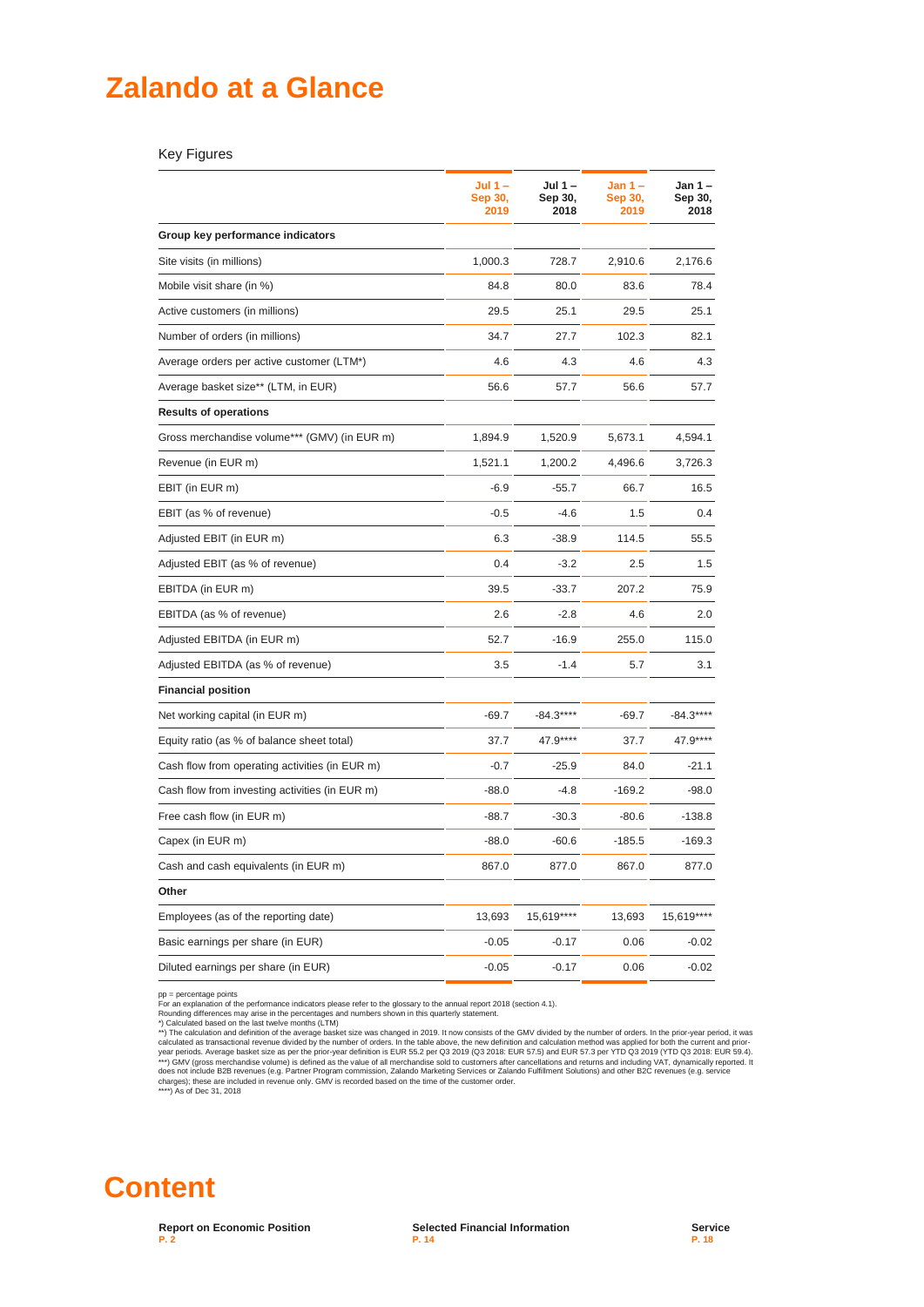**01**

- Zalando increased revenue by 26.7% to EUR 1,521.1m, GMV grew by 24.6%, number of orders up by 25.4%.
- More than one billion site visits, number of active customers increased to 29.5m, average orders per active customer at 4.6.
- EBIT margin improved by 4.2 percentage points, mainly driven by a lower cost of sales ratio (1.6 percentage points) and a decrease in fulfillment cost ratio (1.5 percentage points).
- Full-year guidance confirmed: GMV growth of 20% to 25%, revenue growth around the low end of this range; adjusted EBIT expected in the upper half of the range between EUR 175m and EUR 225m; capital expenditure of EUR 300m expected.

### **1.1 Financial Performance of the Group**

In the third quarter of 2019, we achieved strong growth and significantly improved profitability, compared to a challenging third quarter of 2018.

### Third Quarter Consolidated Income Statement

| IN EUR M                                  | Jul $1 -$<br><b>Sep 30.</b><br>2019 | As % of<br>revenue | Jul 1 $-$<br>Sep 30,<br>2018 | As % of<br>revenue | Change            |
|-------------------------------------------|-------------------------------------|--------------------|------------------------------|--------------------|-------------------|
| Revenue                                   | 1,521.1                             |                    | 1.200.2                      |                    | 26.7%             |
| Cost of sales                             | $-896.4$                            | $-58.9%$           | $-726.5$                     | $-60.5%$           | 1.6 <sub>pp</sub> |
| <b>Gross profit</b>                       | 624.7                               | 41.1%              | 473.7                        | 39.5%              | 1.6 <sub>pp</sub> |
| Selling and distribution costs            | $-560.2$                            | $-36.8%$           | $-459.7$                     | $-38.3%$           | 1.5 <sub>pp</sub> |
| Administrative expenses                   | $-72.9$                             | $-4.8%$            | $-70.4$                      | $-5.9%$            | 1.1 <sub>pp</sub> |
| Other operating income                    | 1.8                                 | 0.1%               | 1.4                          | 0.1%               | 0.0 <sub>pp</sub> |
| Other operating expenses                  | $-0.2$                              | 0.0%               | $-0.7$                       | $-0.1%$            | 0.0 <sub>pp</sub> |
| Earnings before interest and taxes (EBIT) | -6.9                                | $-0.5%$            | $-55.7$                      | $-4.6%$            | 4.2 <sub>pp</sub> |

### Nine Months Consolidated Income Statement

| IN EUR M                                  | Jan $1 -$<br><b>Sep 30.</b><br>2019 | As % of<br>revenue | Jan $1 -$<br>Sep 30,<br>2018 | As $%$ of<br>revenue | Change            |
|-------------------------------------------|-------------------------------------|--------------------|------------------------------|----------------------|-------------------|
| Revenue                                   | 4,496.6                             |                    | 3,726.3                      |                      | 20.7%             |
| Cost of sales                             | $-2,592.1$                          | $-57.6%$           | $-2,170.1$                   | $-58.2%$             | 0.6 <sub>pp</sub> |
| Gross profit                              | 1,904.5                             | 42.4%              | 1,556.1                      | 41.8%                | 0.6 <sub>pp</sub> |
| Selling and distribution costs            | $-1,620.2$                          | $-36.0%$           | $-1,351.8$                   | $-36.3%$             | 0.2 <sub>pp</sub> |
| Administrative expenses                   | $-221.0$                            | $-4.9%$            | $-195.8$                     | $-5.3%$              | 0.3 <sub>pp</sub> |
| Other operating income                    | 10.8                                | 0.2%               | 10.8                         | 0.3%                 | 0.0 <sub>pp</sub> |
| Other operating expenses                  | $-7.3$                              | $-0.2%$            | $-2.9$                       | $-0.1%$              | $-0.1$ pp         |
| Earnings before interest and taxes (EBIT) | 66.7                                | 1.5%               | 16.5                         | 0.4%                 | 1.0 <sub>pp</sub> |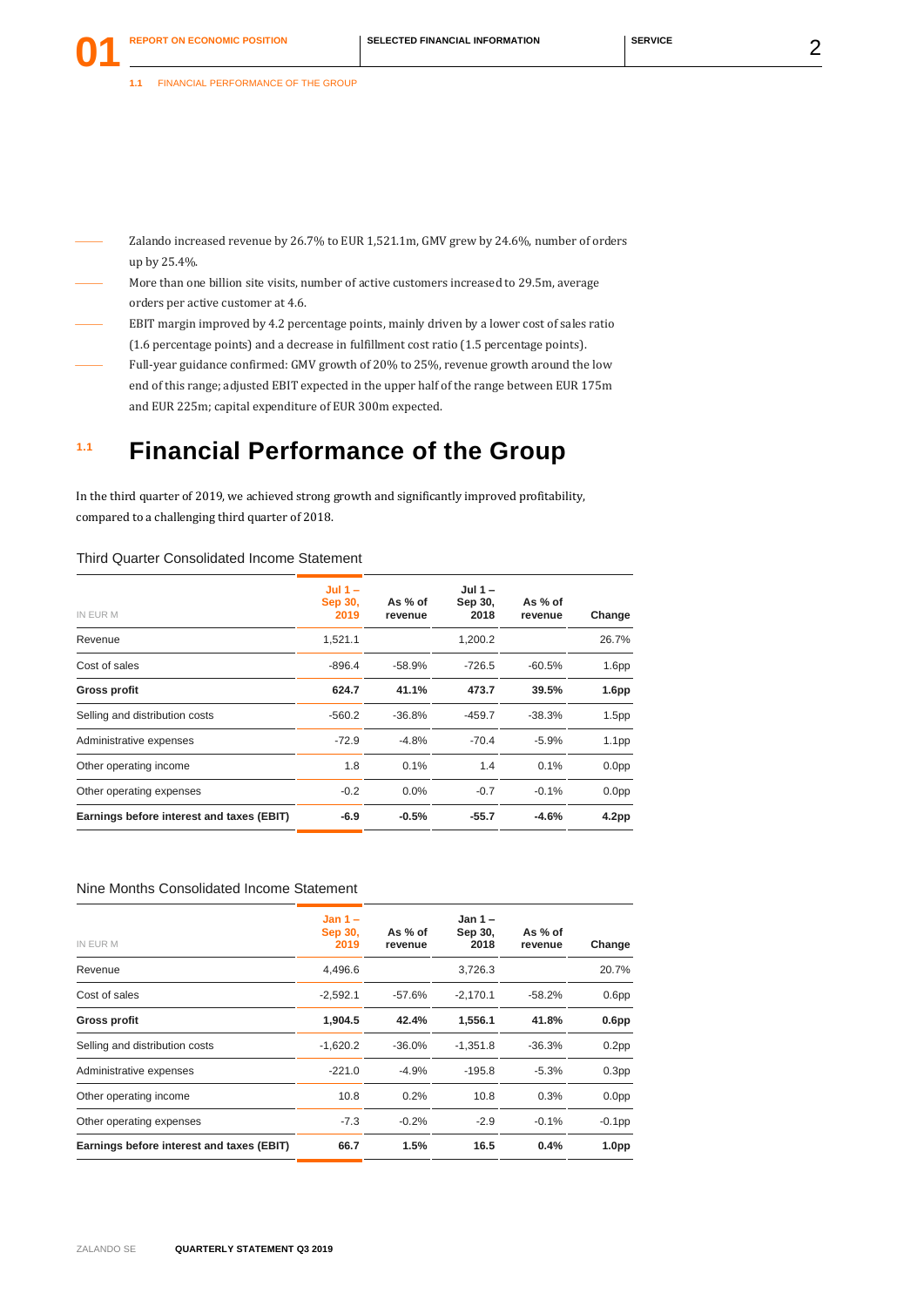**01**

**1.1** FINANCIAL PERFORMANCE OF THE GROUP

#### **Development of GMV and Revenue**

In the third quarter of 2019, GMV increased by EUR 374.0m compared to the prior-year period to EUR 1,894.9m. This corresponds to year-on-year GMV growth of 24.6%. The growth is driven by an increase in the number of orders by a larger customer base. In Q3 2019, our site had more than 1 billion visits. The group had 34.7 million orders in Q3 2019 compared to 27.7 million orders in Q3 2018, an increase of 25.4%. As of September 30, 2019, the group had 29.5 million active customers compared to 25.1 million active customers as of September 30, 2018. This corresponds to an increase of 17.5%. Revenue reached EUR 1,521.1m, increasing by EUR 320.8m compared to the prior year. This corresponds to year-on-year revenue growth of 26.7%, driven by the aforementioned factors. Revenue growth was higher than GMV growth in Q3 2019 due to a revenue recognition shift as more orders have been fulfilled than placed and an over-proportional scaling of certain B2B services (Zalando Marketing Services and Zalando Fulfillment Solution) that are not reflected in the definition of GMV.

In the first nine months of 2019, GMV increased by 23.5% to EUR 5,673.1m (prior year: EUR 4,594.1m) while revenue showed a 20.7% rise to EUR 4,496.6m (prior year: EUR 3,726.3m). The main driver behind the strong growth is a higher number of total orders. A larger customer base placed orders more frequently than in the corresponding prior-year period, with the average number of orders per active customer rising by 7.6%, also supported by an increasing use of mobile devices. The increase in GMV was higher than the increase in revenue. This is the result of the growth of the Partner Program, as this is fully reflected in the GMV metric while revenue only includes the commission income and service fees from partners.

#### **Development of EBIT**

The group recorded an EBIT of EUR -6.9m in the third quarter of 2019 (prior year: EUR -55.7m), which corresponds to an EBIT margin of -0.5% (prior year: -4.6%). The increase in the EBIT margin of 4.2 percentage points was mainly driven by the cost of sales ratio which improved by 1.6 percentage points, by the fulfillment cost ratio which improved by 1.5 percentage points and by the administration cost ratio which improved by 1.1 percentage points.

In Q3 2019, cost of sales rose by EUR 169.9m from EUR 726.5m to EUR 896.4m, with the gross margin increasing by 1.6 percentage points from 39.5% to 41.1%. Cost of sales improved due to better buying conditions, an earlier start into the fall/winter season and less allowances for goods due to defective returns.

Selling and distribution costs rose by 21.9% from EUR 459.7m to EUR 560.2m. This corresponds to a decrease as a percentage of revenue of 1.5 percentage points from 38.3% to 36.8%. Selling and distribution costs consist of fulfillment and marketing costs.

The fulfillment cost ratio as a percentage of revenue decreased in the third quarter of 2019 by 1.5 percentage points in comparison to the prior-year period. The decrease in the fulfillment cost ratio in Q3 2019 is primarily attributable to higher efficiency of fulfillment centers due to a higher level of utilization across most of our sites driven by the strong sales growth.

Compared to the prior-year period, marketing costs increased by EUR 26.3m from EUR 96.7m to EUR 123.0m in Q3 2019, leaving the percentage of revenue unchanged at 8.1%. The absolute marketing spend increased as we kept investing savings in fulfillment costs in new customer acquisition.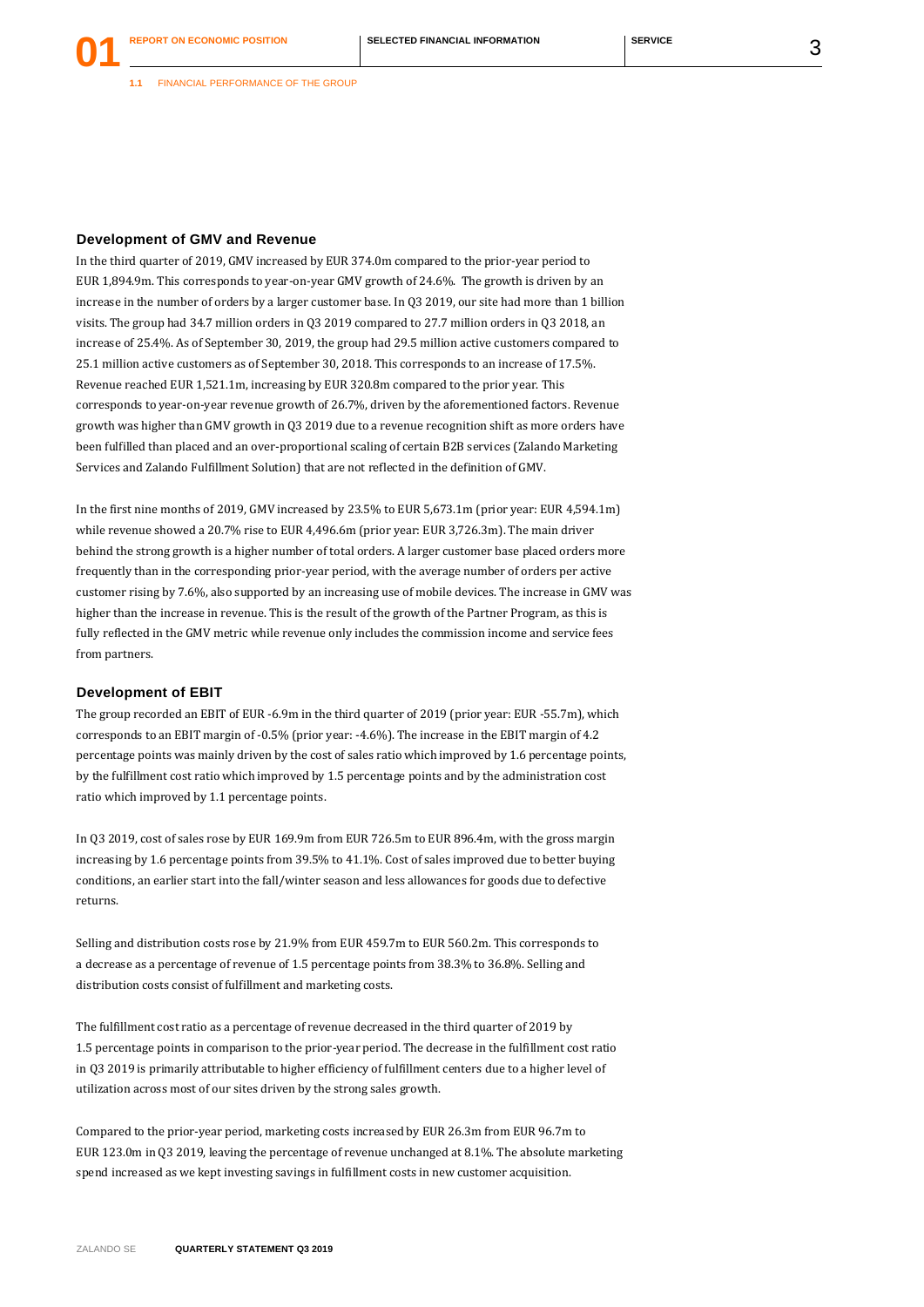**1.1** FINANCIAL PERFORMANCE OF THE GROUP

The administration cost ratio improved by 1.1 percentage points to 4.8% compared to the prior-year period, due to lower personnel costs in relation to the revenue.

The development in the first nine months of 2019 can be summarized as follows: the EBIT margin as a percentage of revenue increased by 1.0 percentage points from 0.4% in the first nine months of 2018 to 1.5% in the first nine months of 2019. This increase resulted from a slight increase in gross margin, a slightly lower selling and distribution cost ratio and a slightly lower administration cost ratio. Gross margin increased by 0.6 percentage points to 42.4% due to better buying conditions and less allowances for goods due to defective returns. As a percentage of revenue, selling and distribution costs decreased by 0.2 percentage points from 36.3% in the first nine months of 2018 to 36.0% in the first nine months of 2019. This development is mainly driven by a decrease in the fulfillment cost ratio which was slightly offset by an increased marketing cost ratio. The marketing cost ratio rose by 0.4 percentage points to 7.8% in the first nine months of 2019 resulting primarily from conscious long-term oriented investments in personalized marketing to attract customers and drive customer development. Fulfillment costs as a percentage of revenue decreased by 0.7 percentage points from 28.9% in the first nine months of 2018 to 28.2% in the first nine months of 2019 due to a higher efficiency of fulfillment centers. At the same time Zalando continues to build its European logistics network and to invest in the customer and brand proposition.

### **Adjusted EBIT**

To assess the operating performance of the business, Zalando's management also considers adjusted EBIT and the adjusted EBIT margin before expenses for equity-settled share-based payments, restructuring costs and non-operating one-time effects.

In the third quarter of 2019, Zalando generated an adjusted EBIT of EUR 6.3m (prior year: EUR -38.9m), which translates into an adjusted EBIT margin of 0.4% (prior year -3.2%). The development of adjusted EBIT and adjusted EBIT margin stems from the aforementioned drivers of unadjusted EBIT. In the first nine months of 2019, expenses for share-based payments increased compared to the first nine months of 2018 mainly resulting from the grant of options under the new Management Board programs LTI 2018 and LTI 2019.

EBIT includes the following expenses from equity-settled share-based payments. More information can be found in the notes to the annual financial statements 2018 (Section 3.5.7 (20.)).

Share-Based Compensation Expenses per Functional Area

| IN EUR M                                                   | $Jul 1 -$<br>Sep 30,<br>2019 | $Jul 1 -$<br>Sep 30,<br>2018 | Change | $Jan 1 -$<br>Sep 30,<br>2019 | Jan 1 –<br>Sep 30,<br>2018 | Change |  |
|------------------------------------------------------------|------------------------------|------------------------------|--------|------------------------------|----------------------------|--------|--|
| <b>Expenses for equity-settled</b><br>share-based payments | 13.2                         | 16.8                         | $-3.6$ | 34.7                         | 28.2                       | 6.5    |  |
| Cost of sales                                              | 0.9                          | 1.0                          | $-0.2$ | 2.4                          | 2.6                        | $-0.3$ |  |
| Selling and distribution costs                             | 2.3                          | 3.6                          | $-1.3$ | 6.1                          | 7.3                        | $-1.2$ |  |
| thereof marketing costs                                    | 0.6                          | 0.9                          | $-0.3$ | 1.5                          | 1.5                        | 0.0    |  |
| thereof fulfillment costs                                  | 1.7                          | 2.7                          | $-0.9$ | 4.6                          | 5.7                        | $-1.1$ |  |
| Administrative expenses                                    | 10.0                         | 12.2                         | $-2.2$ | 26.2                         | 18.3                       | 7.9    |  |
|                                                            |                              |                              |        |                              |                            |        |  |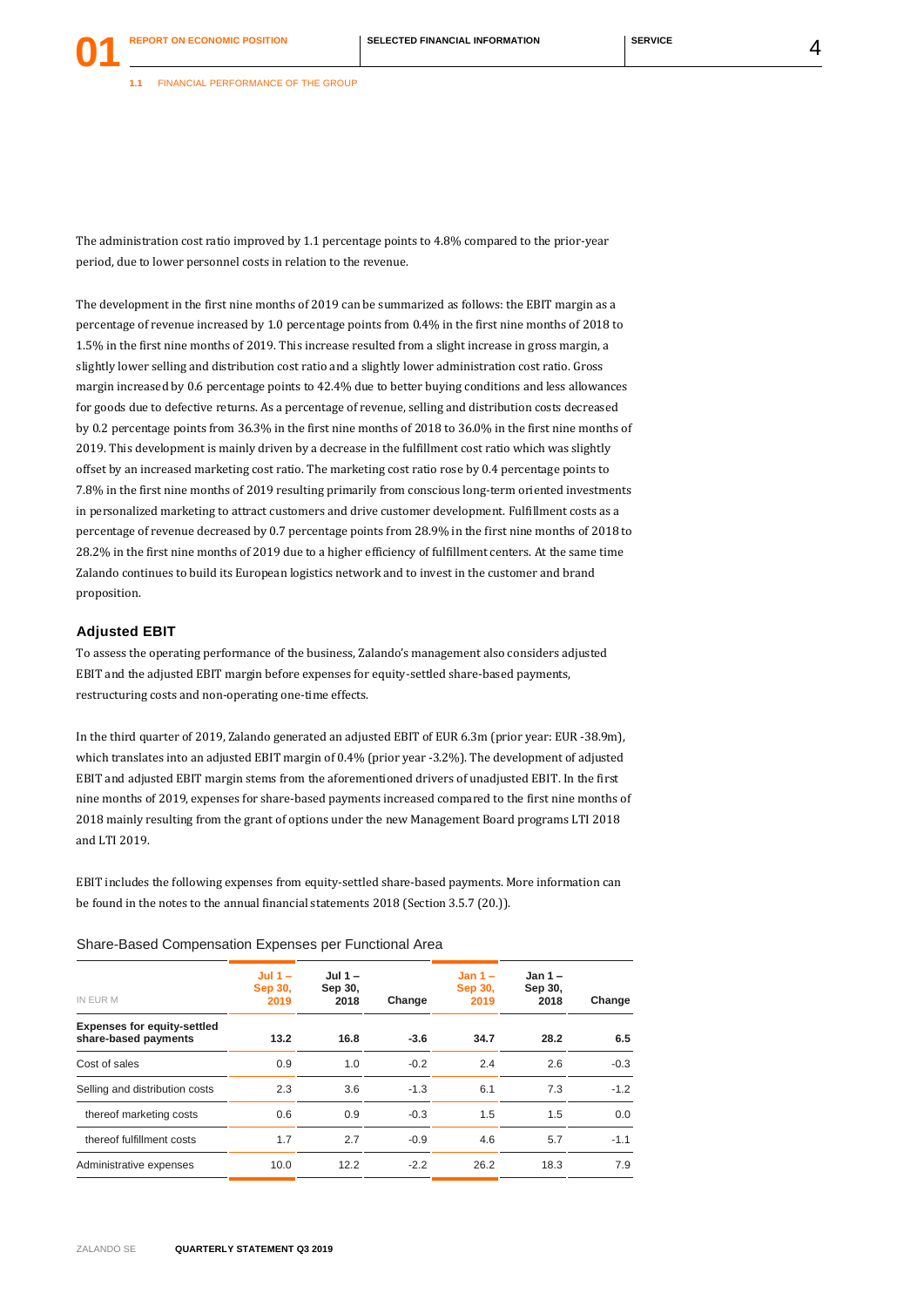**01**

**1.1** FINANCIAL PERFORMANCE OF THE GROUP | **1.2** RESULTS BY SEGMENT

In the first nine months of 2019, EBIT included restructuring costs of EUR 13.1m incurred in connection with the reorganization of the private label business in Q1 2019 (thereof EUR 10.3m in cost of sales, EUR 2.4m in administrative expenses, and EUR 0.4m in marketing costs). These costs are also adjusted for in the calculation of adjusted EBIT. In the first nine months of 2018, EBIT contained restructuring costs of EUR 10.9m that were incurred mainly in connection with the implementation of a new setup for the marketing department in Q1 2018.

### **1.2 Results by Segment**

The condensed segment results for the third quarter of 2019 show a strong improvement in revenue for the Fashion Store and Offprice segments and a significant decrease in revenue in all other segments. While EBIT increased in the Fashion Store, it decreased in the Offprice and all other segments compared to the prior-year period.

### **Segment Development for the Quarter**

### Segment Results of the Group Q3 2019

| IN EUR M                                     | <b>Fashion</b><br><b>Store</b> | <b>Offprice</b> | All other<br>segments | Total   | Recon-  | ciliation Total Group |
|----------------------------------------------|--------------------------------|-----------------|-----------------------|---------|---------|-----------------------|
| Revenue                                      | 1,397.8                        | 160.4           | 42.2                  | 1.600.5 | $-79.4$ | 1,521.1               |
| thereof intersegment<br>revenue              | 68.6                           | 0.0             | 10.8                  | 79.4    | $-79.4$ | 0.0                   |
| Earnings before interest and<br>taxes (EBIT) | $-1.7$                         | 1.9             | $-7.1$                | $-7.0$  | 0.1     | $-6.9$                |
| <b>Adjusted EBIT</b>                         | 9.5                            | 3.2             | $-6.4$                | 6.2     | 0.1     | 6.3                   |

### Segment Results of the Group Q3 2018

| IN EUR M                                     | <b>Fashion</b><br><b>Store</b> | <b>Offprice</b> | All other<br>segments | Total   | Recon-   | ciliation Total Group |
|----------------------------------------------|--------------------------------|-----------------|-----------------------|---------|----------|-----------------------|
| Revenue                                      | 1.101.3                        | 112.8           | 111.4                 | 1.325.4 | $-125.1$ | 1,200.2               |
| thereof intersegment<br>revenue              | 39.3                           | 0.0             | 85.9                  | 125.1   | $-125.1$ | 0.0                   |
| Earnings before interest and<br>taxes (EBIT) | $-54.8$                        | 7.0             | $-6.5$                | $-54.3$ | $-1.3$   | $-55.7$               |
| <b>Adjusted EBIT</b>                         | $-40.9$                        | 8.1             | $-4.7$                | $-37.5$ | $-1.3$   | $-38.9$               |

Financial information for the Fashion Store segment, including intersegment transactions, is broken down into the DACH and Rest of Europe regions as follows: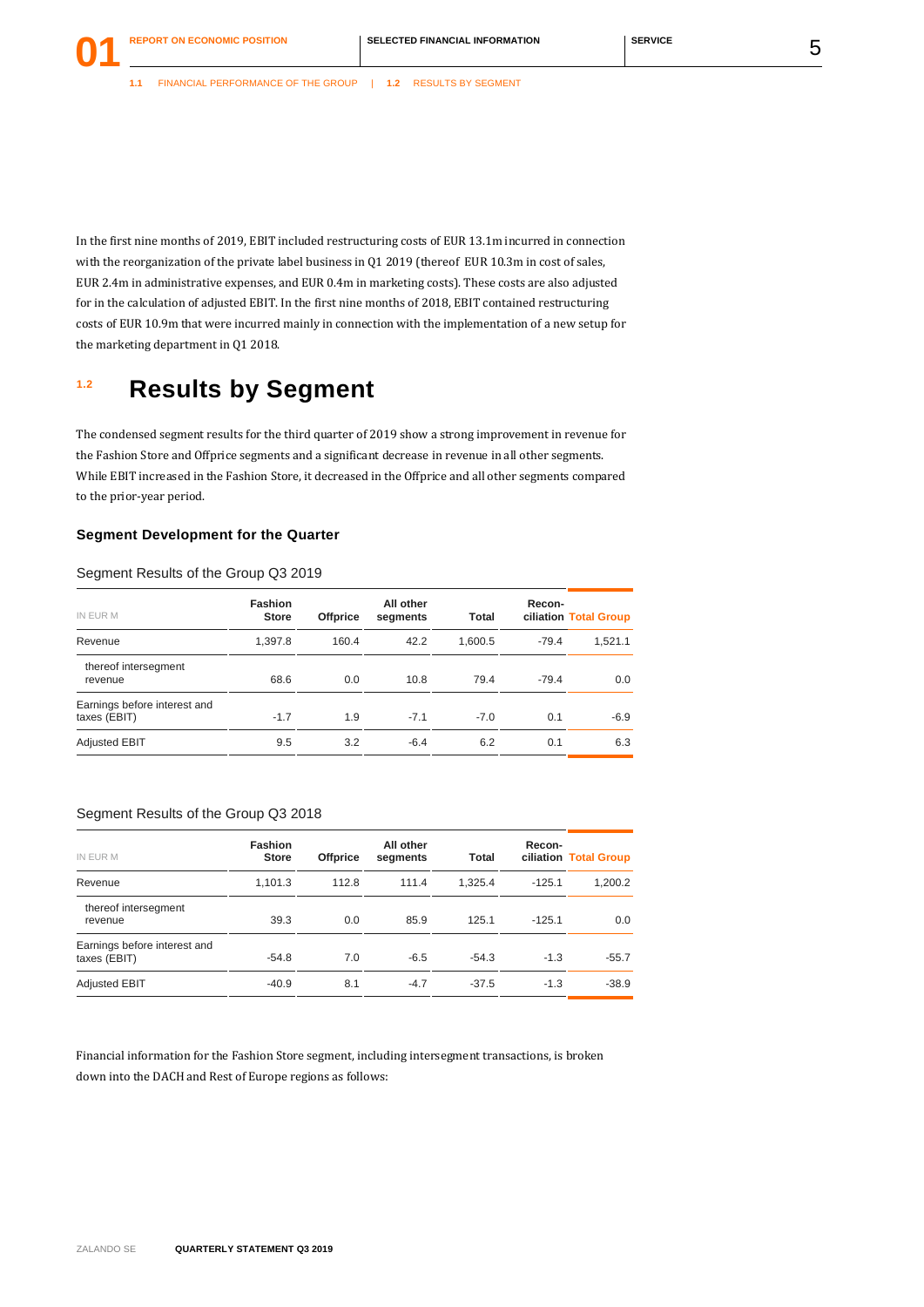### Fashion Store Results by Region Q3 2019

| IN EUR M                                  | <b>DACH</b> | <b>Rest of</b><br>Europe | <b>Fashion</b><br><b>Store</b> |
|-------------------------------------------|-------------|--------------------------|--------------------------------|
| Revenue                                   | 666.7       | 731.1                    | 1,397.8                        |
| thereof intersegment revenue              | 33.9        | 34.7                     | 68.6                           |
| Earnings before interest and taxes (EBIT) | 34.5        | $-36.2$                  | $-1.7$                         |
| <b>Adjusted EBIT</b>                      | 40.1        | $-30.7$                  | 9.5                            |

### Fashion Store Results by Region Q3 2018

| <b>DACH</b> | Rest of<br>Europe | <b>Fashion</b><br><b>Store</b> |  |
|-------------|-------------------|--------------------------------|--|
| 542.4       | 558.9             | 1,101.3                        |  |
| 20.3        | 18.9              | 39.3                           |  |
| $-15.0$     | $-39.8$           | $-54.8$                        |  |
| $-7.8$      | $-33.1$           | $-40.9$                        |  |
|             |                   |                                |  |

In Q3 2019, revenue in the Fashion Store segment grew by 26.9%, increased in the Offprice segment by 42.2% and decreased by 62.1% in all other segments, compared to the prior-year period. The Fashion Store segment continued to generate the highest absolute level of revenue, while the Offprice segment showed the highest percentage increase in revenue. The revenue increase in the Fashion Store is driven by an increase in the number of orders across all regions. The revenue increase in the Offprice segment is mainly attributable to the good performance and growth of Zalando Lounge, especially in Germany and its younger markets Poland and Spain. The decrease in revenue in all other segments is attributed to the reorganization of the private label business in Q1 2019. The private label business was restructured and under a new setup integrated into the Fashion Store segment from Q2 2019 onwards. The majority of the revenue in all other segments was contributed by ZMS (Zalando Marketing Services) and Zalon. ZMS revenue grew significantly in Q3 2019 compared to the prior-year period.

The Fashion Store segment realized an EBIT margin of -0.1% in Q3 2019, an increase of 4.9 percentage points compared to the prior-year period. This increase mainly stemmed from an improved gross margin as a result of better buying conditions, an earlier start into the fall/winter season and less allowances for goods for defective returns and a lower fulfillment cost ratio. It was partly compensated by a higher marketing cost ratio due to conscious long-term oriented investments in personalized marketing to attract customers and drive customer development. The Offprice segment recorded EBIT of EUR 1.9m with the EBIT margin decreasing from 6.2% in the prior-year period to 1.2% in Q3 2019, mainly attributed to higher fulfillment costs due to the entry into new markets and the ramp-up of a new fulfillment center. All other segments recorded a decrease of 11.0 percentage points, resulting in an EBIT margin of -16.9% in the third quarter of 2019, mainly caused by the shift of the private label business to the Fashion Store segment, partly compensated by the ongoing margin improvement of our emerging businesses.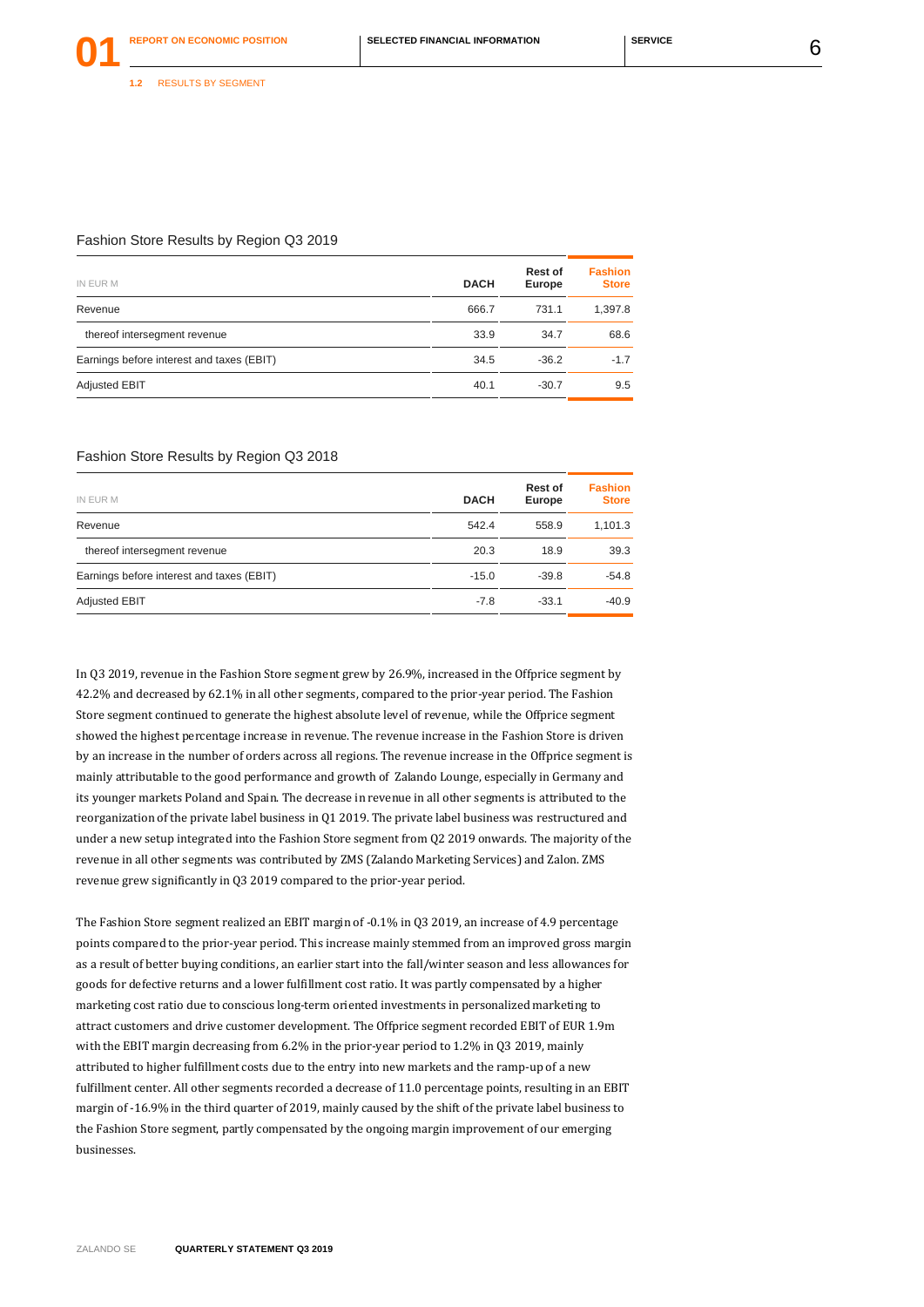### **Segment Development for the First Nine Months**

Segment Results of the Group for the First Nine Months 2019

| <b>Fashion</b> |              | All other       |          | Recon-   |                       |  |
|----------------|--------------|-----------------|----------|----------|-----------------------|--|
|                |              |                 |          |          | ciliation Total Group |  |
| 4.144.4        | 452.9        | 190.1           | 4.787.4  | $-290.8$ | 4,496.6               |  |
| 192.8          | 0.0          | 98.0            | 290.8    | $-290.8$ | 0.0                   |  |
| 92.7           | 10.5         | $-37.1$         | 66.1     | 0.6      | 66.7                  |  |
| 121.4          | 14.0         | $-21.6$         | 113.8    | 0.6      | 114.5                 |  |
|                | <b>Store</b> | <b>Offprice</b> | segments | Total    |                       |  |

### Segment Results of the Group for the First Nine Months 2018

| IN EUR M                                     | <b>Fashion</b><br><b>Store</b> | <b>Offprice</b> | All other<br>segments | <b>Total</b> | Recon-   | ciliation Total Group |
|----------------------------------------------|--------------------------------|-----------------|-----------------------|--------------|----------|-----------------------|
| Revenue                                      | 3,428.6                        | 347.8           | 311.9                 | 4.088.3      | $-362.0$ | 3,726.3               |
| thereof intersegment<br>revenue              | 120.1                          | 0.0             | 241.9                 | 362.0        | $-362.0$ | 0.0                   |
| Earnings before interest and<br>taxes (EBIT) | 17.7                           | 22.2            | $-24.2$               | 15.7         | 0.8      | 16.5                  |
| <b>Adjusted EBIT</b>                         | 51.1                           | 24.1            | $-20.4$               | 54.8         | 0.8      | 55.5                  |

Financial information for the Fashion Store segment, including intersegment transactions, is broken down into the DACH and Rest of Europe regions as follows:

### Fashion Store Results by Region for the First Nine Months 2019

| IN EUR M                                  | <b>DACH</b> | Rest of<br>Europe | <b>Fashion</b><br><b>Store</b> |
|-------------------------------------------|-------------|-------------------|--------------------------------|
| Revenue                                   | 2.020.4     | 2.124.0           | 4,144.4                        |
| thereof intersegment revenue              | 96.7        | 96.1              | 192.8                          |
| Earnings before interest and taxes (EBIT) | 119.5       | $-26.9$           | 92.7                           |
| <b>Adjusted EBIT</b>                      | 134.0       | $-12.5$           | 121.4                          |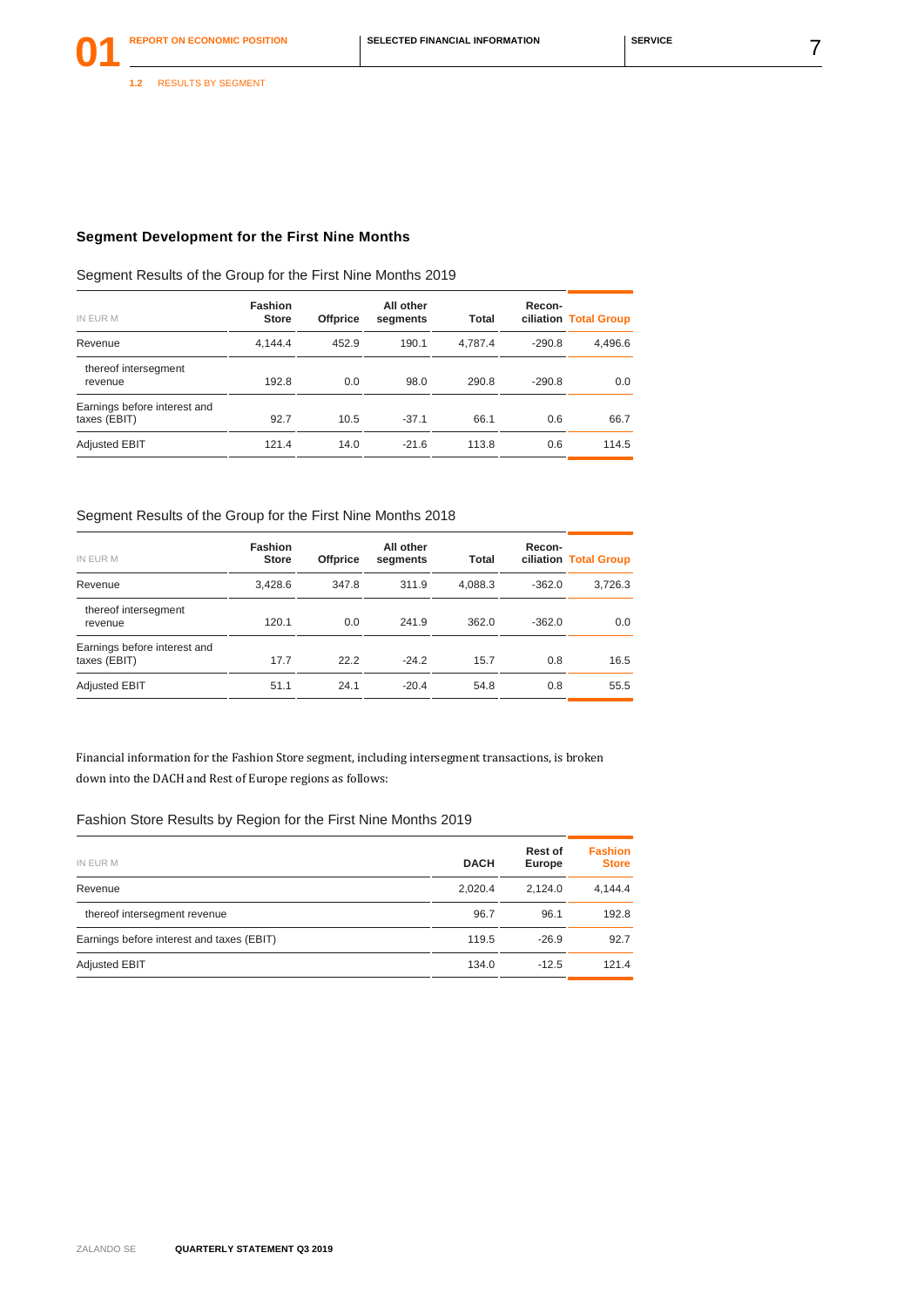| IN EUR M                                  | <b>DACH</b> | Rest of<br>Europe | <b>Fashion</b><br><b>Store</b> |
|-------------------------------------------|-------------|-------------------|--------------------------------|
| Revenue                                   | 1.720.2     | 1.708.4           | 3,428.6                        |
| thereof intersegment revenue              | 62.5        | 57.6              | 120.1                          |
| Earnings before interest and taxes (EBIT) | 52.2        | $-34.5$           | 17.7                           |
| <b>Adiusted EBIT</b>                      | 68.8        | $-17.7$           | 51.1                           |

#### Fashion Store Results by Region for the First Nine Months 2018

In the Fashion Store segment, revenue rose by 20.9% in the first nine months of 2019 compared to the corresponding prior-year period, and thus the Fashion Store continues to be the strongest segment in terms of absolute revenue. In the Offprice segment, revenue grew by 30.2% while in all other segments total revenue declined by 39.1% for the aforementioned reasons.

The EBIT margin in the Fashion Store segment increased by 1.7 percentage points from 0.5% in the first nine months of 2018 to 2.2% in the first nine months of 2019. This improvement mainly resulted from a higher gross margin and a lower fulfillment cost ratio, partly compensated by a higher marketing cost ratio. The main drivers behind this development were higher warehouse efficiency, good buying conditions and less allowances for goods for defective returns. The Offprice segment recorded an EBIT margin of 2.3%. The decrease from 6.4% in the prior-year period is mainly attributable to higher fulfillment costs, resulting from the entry into new markets and the ramp-up of a new fulfillment center. The EBIT margin in all other segments decreased by 11.8 percentage points to -19.5% in the first nine months of 2019 in comparison to the first nine months of 2018, mainly driven by the shift of the private label business to the Fashion Store segment, partly compensated by savings in our emerging businesses. In Q1 2019 restructuring costs of EUR 13.1m incurred in connection with the reorganization of the private label business were recorded in all other segments.

#### **Adjusted EBIT**

EBIT comprises the following expenses from equity-settled share-based payments:

|                                                           | Jul $1 -$<br>Sep 30, | Jul $1 -$<br>Sep 30, |        | Jan $1 -$<br>Sep 30, | Jan $1 -$<br>Sep 30, |        |
|-----------------------------------------------------------|----------------------|----------------------|--------|----------------------|----------------------|--------|
| IN EUR M                                                  | 2019                 | 2018                 | Change | 2019                 | 2018                 | Change |
| <b>Expenses for equity-settled</b><br>share-based payment | 13.2                 | 16.8                 | $-3.6$ | 34.7                 | 28.2                 | 6.5    |
| <b>Fashion Store</b>                                      | 11.2                 | 13.8                 | $-2.6$ | 28.8                 | 23.4                 | 5.3    |
| Offprice                                                  | 1.3                  | 1.1                  | 0.2    | 3.4                  | 1.8                  | 1.6    |
| All other segments                                        | 0.7                  | 1.9                  | $-1.2$ | 2.5                  | 2.9                  | $-0.5$ |

Share-Based Compensation Expenses per Segment

EBIT furthermore includes the above-mentioned restructuring costs incurred in connection with the reorganization of the private-label business in Q1 2019 with EUR 13.1m in all other segments. In the prior-year period, EBIT also contained restructuring costs of EUR 10.0m in the Fashion Store segment, EUR 0.1m in the Offprice segment and EUR 0.8m in all other segments.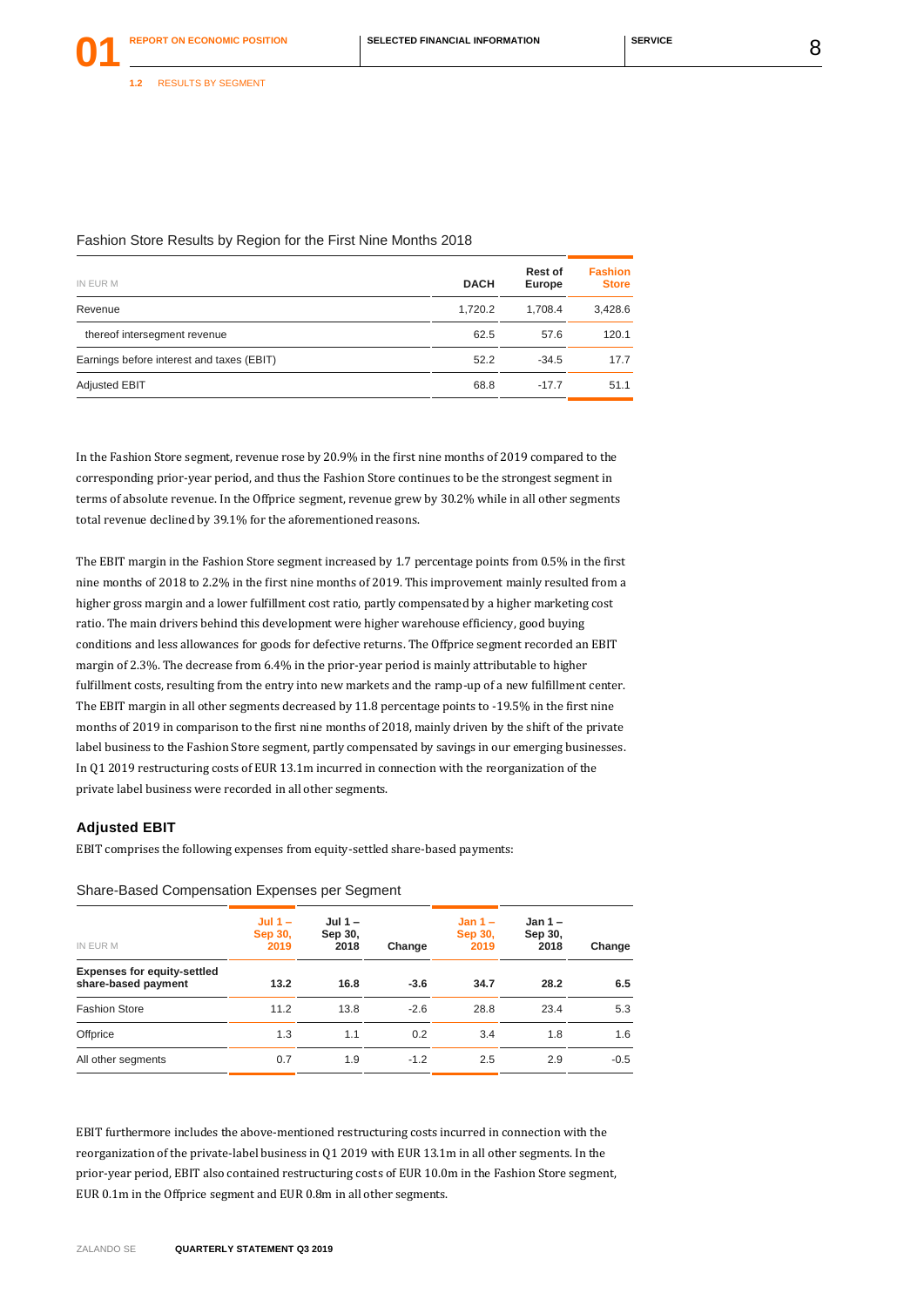**1.2** RESULTS BY SEGMENT

The Fashion Store segment realized an adjusted EBIT margin of 0.7% in the third quarter of 2019, which translates into an increase of 4.4 percentage points when compared to the prior-year period. The Offprice segment recorded an adjusted EBIT margin of 2.0%, a decline of 5.1 percentage points in the adjusted EBIT margin compared to the prior-year period. All other segments generated an adjusted EBIT margin of -15.3% in the third quarter of 2019, representing a decrease of 11.1 percentage points. The development in adjusted EBIT and adjusted EBIT margin resulted almost exclusively from the aforementioned drivers described for unadjusted EBIT.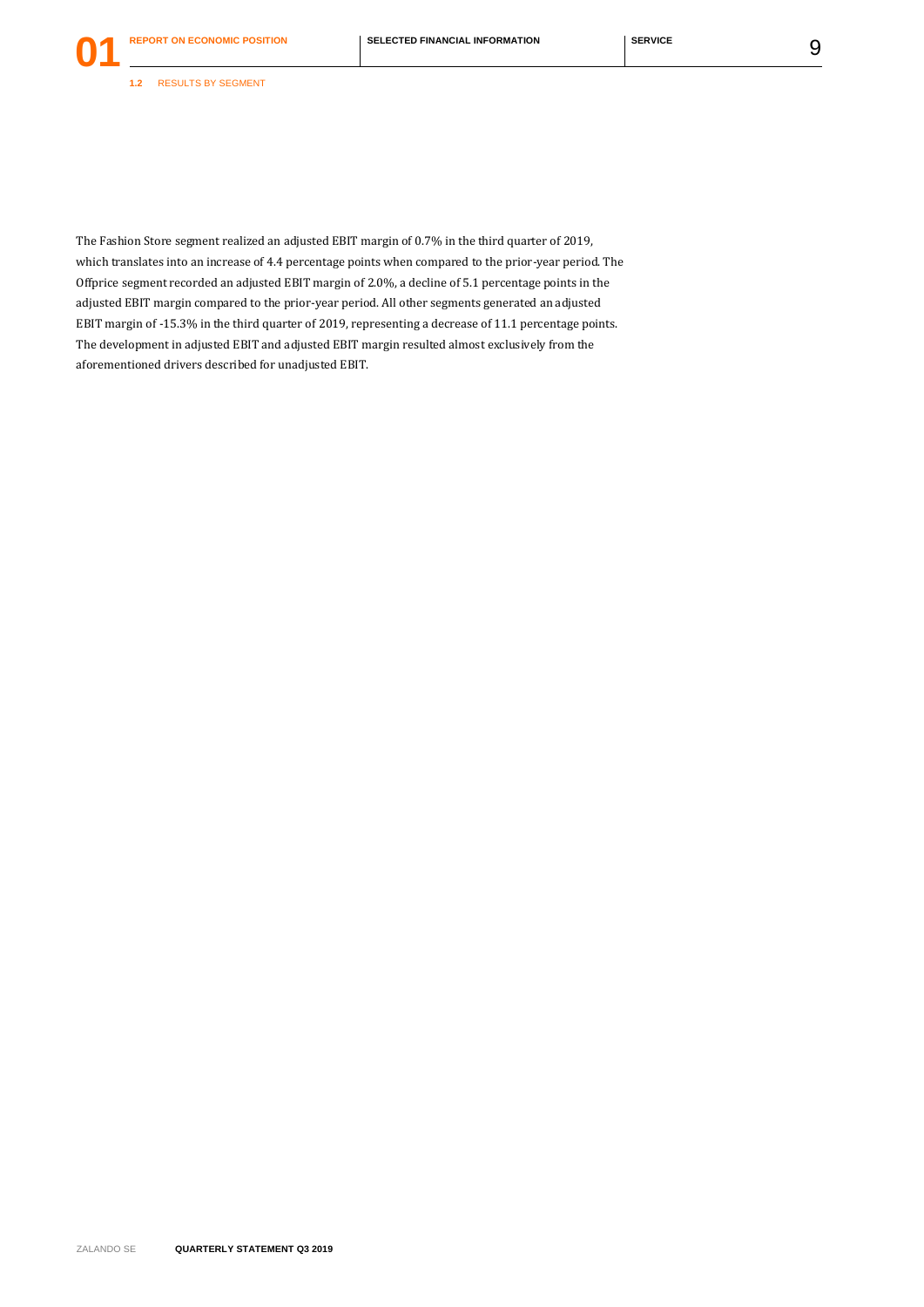### **1.3 Cash Flows**

The liquidity and financial development of the Zalando group are presented in the following condensed statement of cash flows:

Condensed Statement of Cash Flows

| IN EUR M                                                                | $Jul$ 1 $-$<br>Sep 30,<br>2019 | $Jul$ 1 $-$<br>Sep 30,<br>2018 | $Jan 1 -$<br>Sep 30,<br>2019 | $Jan 1 -$<br>Sep 30,<br>2018 |  |
|-------------------------------------------------------------------------|--------------------------------|--------------------------------|------------------------------|------------------------------|--|
| Cash flow from operating activities                                     | -0.7                           | $-25.9$                        | 84.0                         | $-21.1$                      |  |
| Cash flow from investing activities                                     | -88.0                          | $-4.8$                         | $-169.2$                     | $-98.0$                      |  |
| Cash flow from financing activities                                     | 4.1                            | 31.1                           | $-42.0$                      | $-67.2$                      |  |
| Change in cash and cash equivalents                                     | $-84.6$                        | 0.4                            | $-127.2$                     | $-186.4$                     |  |
| Exchange-rate-related and other changes in cash and cash<br>equivalents | $-2.8$                         | 1.8                            | $-0.8$                       | $-1.3$                       |  |
| Cash and cash equivalents at the beginning of the period                | 954.4                          | 874.7                          | 995.0                        | 1.064.7                      |  |
| Cash and cash equivalents as of Sep 30                                  | 867.0                          | 877.0                          | 867.0                        | 877.0                        |  |
|                                                                         |                                |                                |                              |                              |  |

In the third quarter of 2019, Zalando generated a negative cash flow from operating activities of EUR -0.7m (prior-year period: EUR -25.9m). The EUR 25.2m increase in operating cash flow was mainly driven by higher earnings before depreciation which were partly compensated by a higher cash outflow with regard to the net working capital, predominantly related to the bringing forward of the delivery peak with respect to the fall/winter collection in order to focus on outbound in Q4 2019. The cash flow from operating activities includes the effect from the partial reclassification of lease payments. According to the new accounting standard on leases (IFRS 16), cash payments for lease contracts are included in the cash flow from financing activities with the amount used for the repayment of the principal portion of lease liabilities (Q3 2019: EUR 15.3m) and in the cash flow from operating activities with the interest portion on lease liabilities (Q3 2019: EUR 3.3m). In prior-year periods, lease payments were entirely included in the cash flow from operating activities.

The cash flow from investing activities is mainly impacted by capex, being the sum of the payments for investments in fixed and intangible assets excluding payments for acquisitions, amounting to EUR 88.0m (prior-year period: EUR 60.6m). Capex mainly included increased investments in the logistics infrastructure of EUR 55.3m, relating primarily to the fulfillment centers in Verona (Nogarole Rocca), Italy, and in Rotterdam (Bleiswijk), Netherlands as well as investments of EUR 12.8m in internally developed software. Furthermore, in the prior-year period, payments of EUR 57.0m were received as a result of the one-off sale of our fulfillment center in Szczecin (Gyfino), Poland, which was leased back by Zalando after the sale.

As a result, the free cash flow decreased by EUR 58.5m, from EUR -30.3m in the prior-year period to EUR -88.7m in the third quarter of 2019.

Cash flow from financing activities includes payments received from capital increases amounting to EUR 20.4m in Q3 2019 comprising exercise price payments received for employee stock options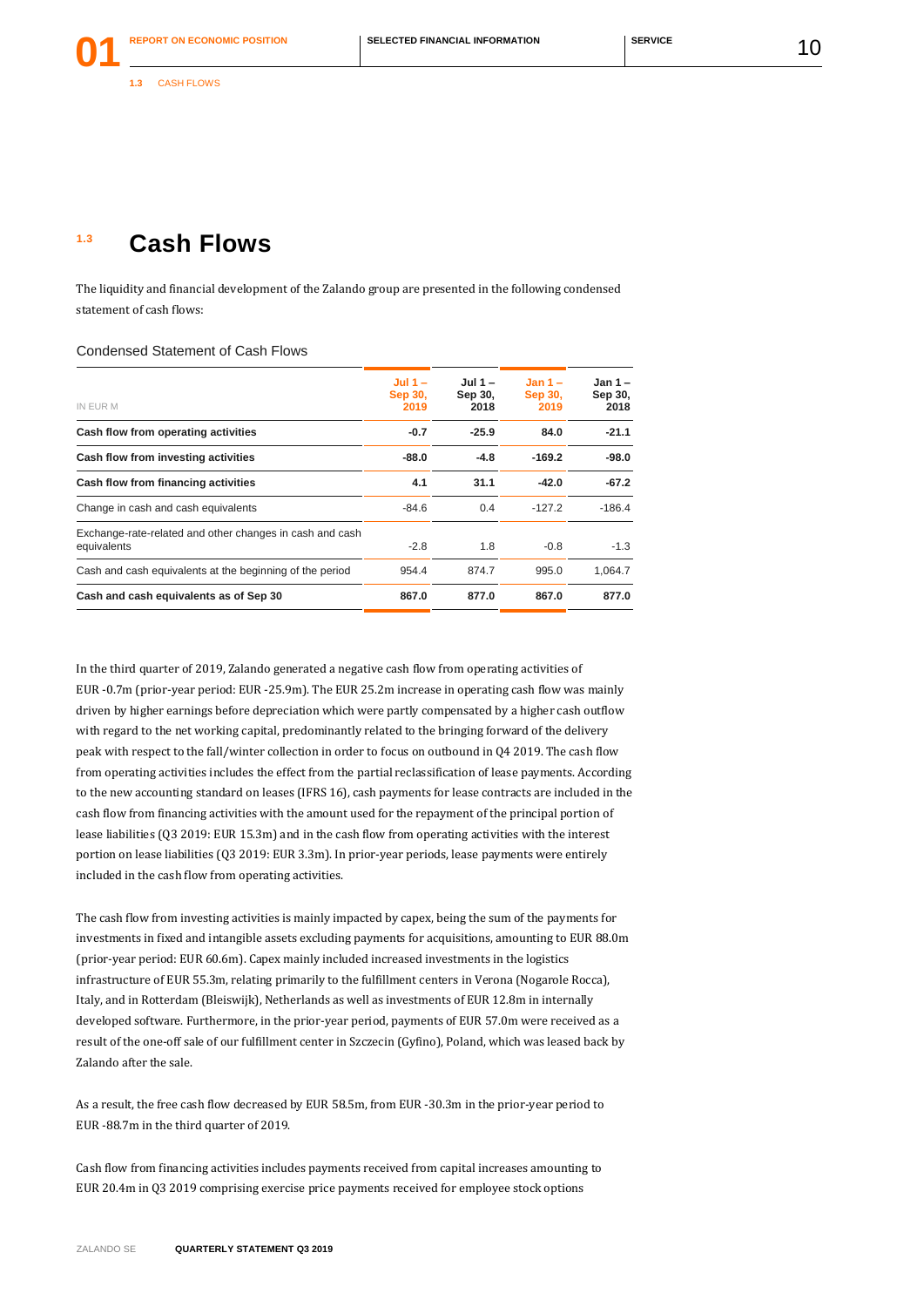(prior-year period: EUR 32.2m). Furthermore, it includes cash outflows for the repayment of the principal portion of lease liabilities (EUR 15.3m). In the prior-year period, all lease payments were included in the cash flow from operating activities (see above).

Aggregate cash and cash equivalents decreased by EUR 87.4m in the third quarter, resulting in Zalando carrying cash and cash equivalents of EUR 867.0m as of September 30, 2019.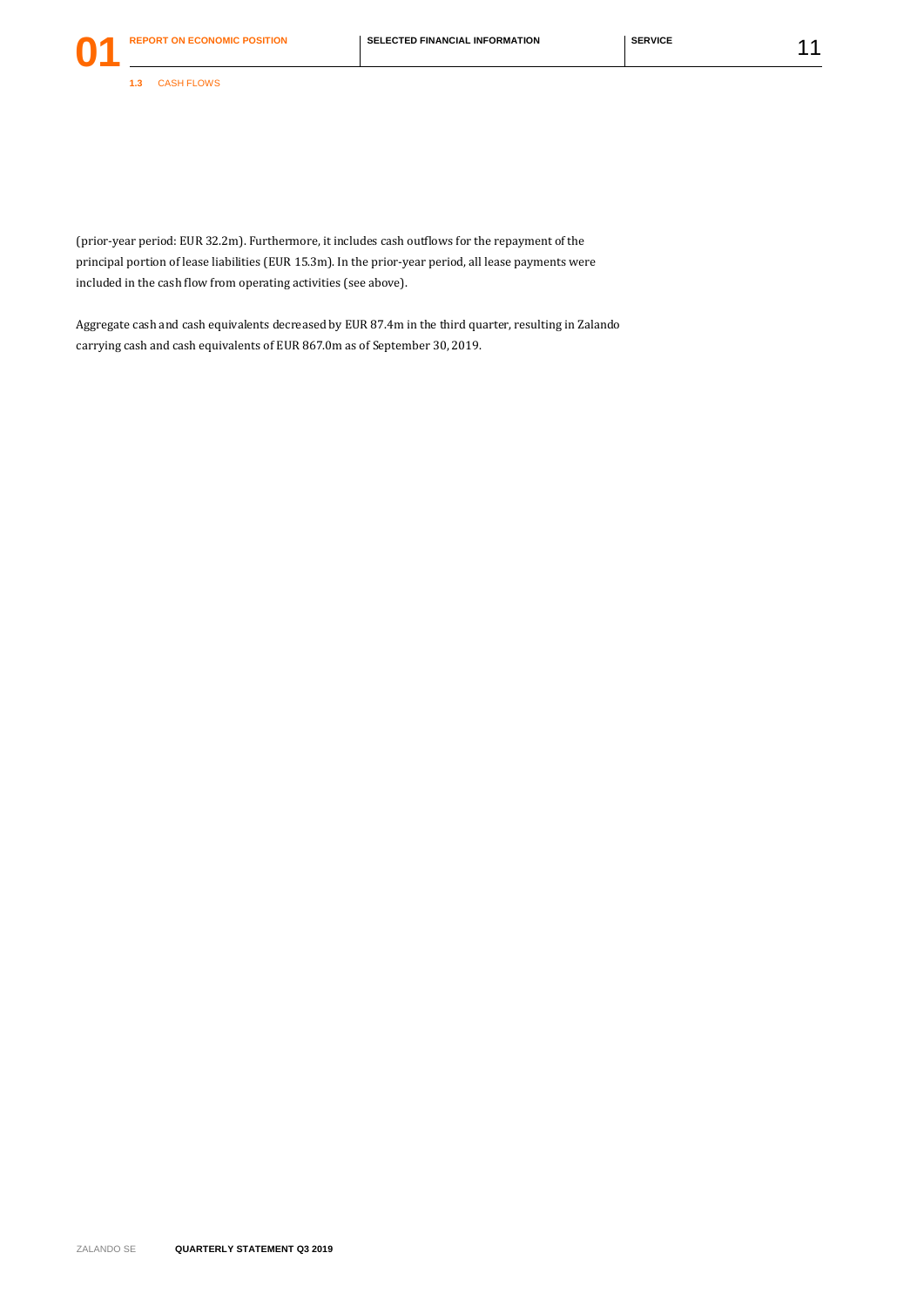**1.4** FINANCIAL POSITION

### **1.4 Financial Position**

The group's financial position is shown in the following condensed statement of financial position.

#### Assets

| IN EUR M            |         | Sep 30, 2019 |         | Dec 31, 2018 |       | Change |  |
|---------------------|---------|--------------|---------|--------------|-------|--------|--|
| Non-current assets  | 1.378.7 | 32.7%        | 760.2   | 23.5%        | 618.4 | 81.3%  |  |
| Current assets      | 2.837.4 | 67.3%        | 2.473.5 | 76.5%        | 363.8 | 14.7%  |  |
| <b>Total assets</b> | 4.216.0 | 100.0%       | 3.233.7 | 100.0%       | 982.3 | 30.4%  |  |

#### Equity and Liabilities

| IN EUR M                            | Sep 30, 2019 |        | Dec 31, 2018 |        | Change |        |
|-------------------------------------|--------------|--------|--------------|--------|--------|--------|
| Equity                              | 1.589.1      | 37.7%  | 1.549.1      | 47.9%  | 40.0   | 2.6%   |
| Non-current liabilities             | 540.7        | 12.8%  | 70.9         | 2.2%   | 469.8  | 662.3% |
| <b>Current liabilities</b>          | 2.086.2      | 49.5%  | 1.613.7      | 49.9%  | 472.5  | 29.3%  |
| <b>Total equity and liabilities</b> | 4.216.0      | 100.0% | 3.233.7      | 100.0% | 982.3  | 30.4%  |

Compared to December 31, 2018, Zalando's total assets increased by EUR 982.3m.

The accounting treatment for leases was changed in 2019 in accordance with the new accounting standard on leases (IFRS 16). This had a major impact on the statement of financial position, resulting in a carrying amount of right-of-use assets (non-current) of EUR 521.0m and total lease liabilities (current and non-current) of EUR 542.4m as of the end of Q3 2019. More information can be found in the notes to the annual financial statements 2018 (Section 3.5.3). Right-of-use assets mainly relate to lease contracts for fulfillment centers and office buildings.

In the first nine months of 2019, additions to intangible assets amounted to EUR 51.6m (prior year: EUR 41.7m) and additions to property, plant and equipment totaled EUR 138.1m (prior year: EUR 147.2m), mainly relating to the fulfillment centers in Verona (Nogarole Rocca), Italy, Rotterdam (Bleiswijk), Netherlands, Olsztynek and Lodz (Gluchow), Poland.

Inventories mainly comprise goods required for Zalando's wholesale business. The EUR 447.9m increase in inventories to EUR 1,267.4m predominantly relates to the delivery peak with respect to the fall/winter collection.

In the first nine months of 2019, equity increased from EUR 1,549.1m to EUR 1,589.1m. The EUR 40.0m increase stems from the positive net income of the period and from exercise price payments received for employee stock options, partly offset by repurchases of treasury shares. In the reporting period, the equity ratio decreased from 47.9% at the beginning of the year to 37.7% as of September 30, 2019, due to an increase in liabilities mainly resulting from the first time application of IFRS 16 and an increase in trade payables.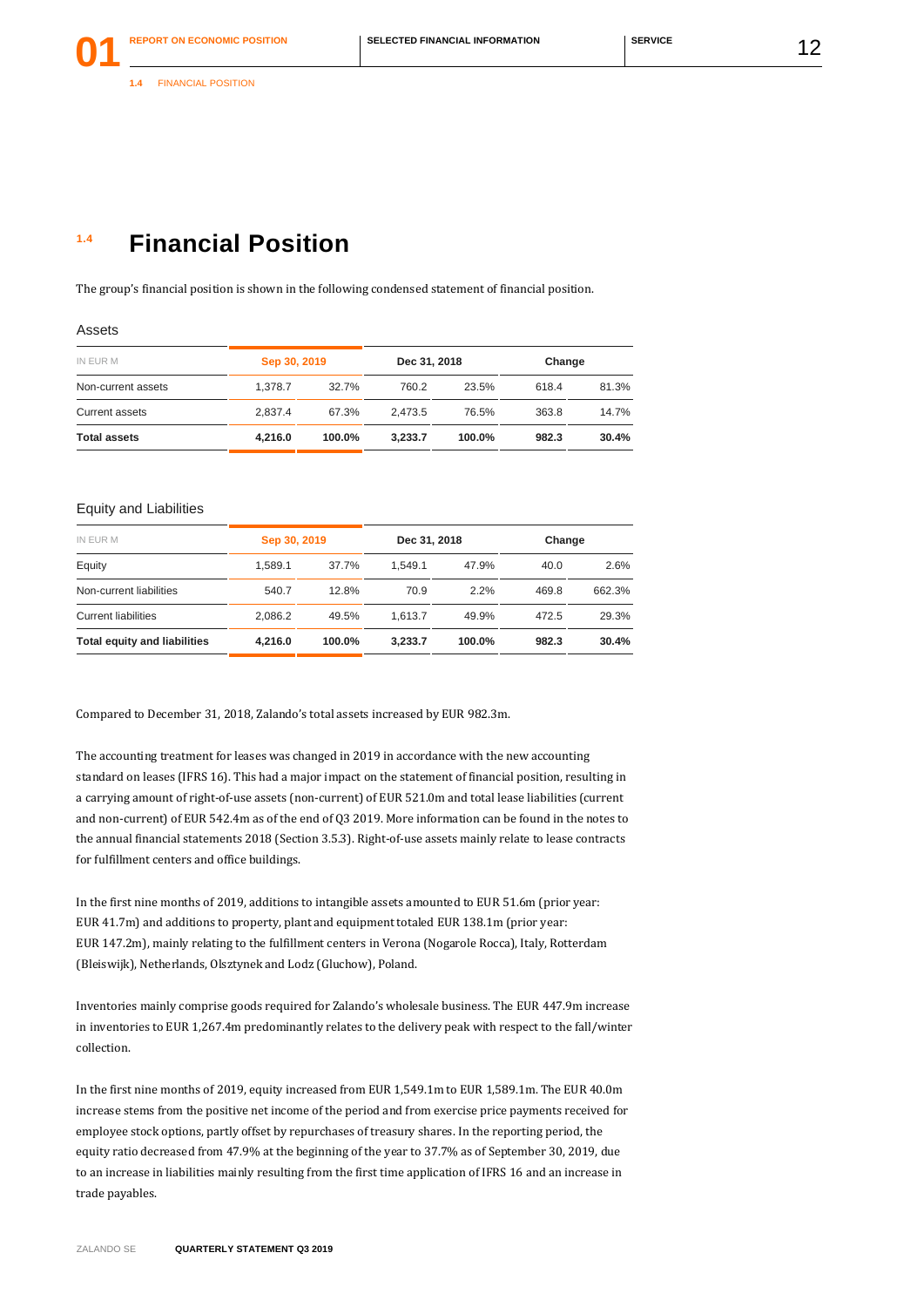**1.4** FINANCIAL POSITION | **1.5** OUTLOOK

Lease liabilities have a carrying amount of EUR 542.4m as of September 30, 2019; of that amount EUR 474.2m are non-current and EUR 68.2m are current. They represent the discounted financial obligations resulting from lease contracts as per IFRS 16.

Current liabilities increased by EUR 472.5m in the reporting period. This increase is mainly attributable to trade payables, which rose by EUR 425.5m, rising from EUR 1,298.9m to EUR 1,724.4m, primarily due to recent deliveries of the fall/winter collection. Under reverse factoring agreements, suppliers' claims against Zalando totaling EUR 378.7m as of September 30, 2019 were transferred to various factoring providers (December 31, 2018: EUR 374.6m). These items were recognized in the statement of financial position under trade payables and similar liabilities.

### **1.5 Outlook**

The guidance for 2019 contained in the half-year report 2019 has not changed.

Zalando continues to expect a growth of GMV of 20% to 25% and expects revenue growth around the low end of its guided range of 20% to 25%. The company expects the adjusted EBIT to be in the upper half of the adjusted EBIT range of EUR 175m to EUR 225m.

Zalando confirms its expected capital expenditure of EUR 300m.

Berlin, October 30, 2019

The Management Board

Robert Gentz David Schneider Rubin Ritter James Freeman II David Schröder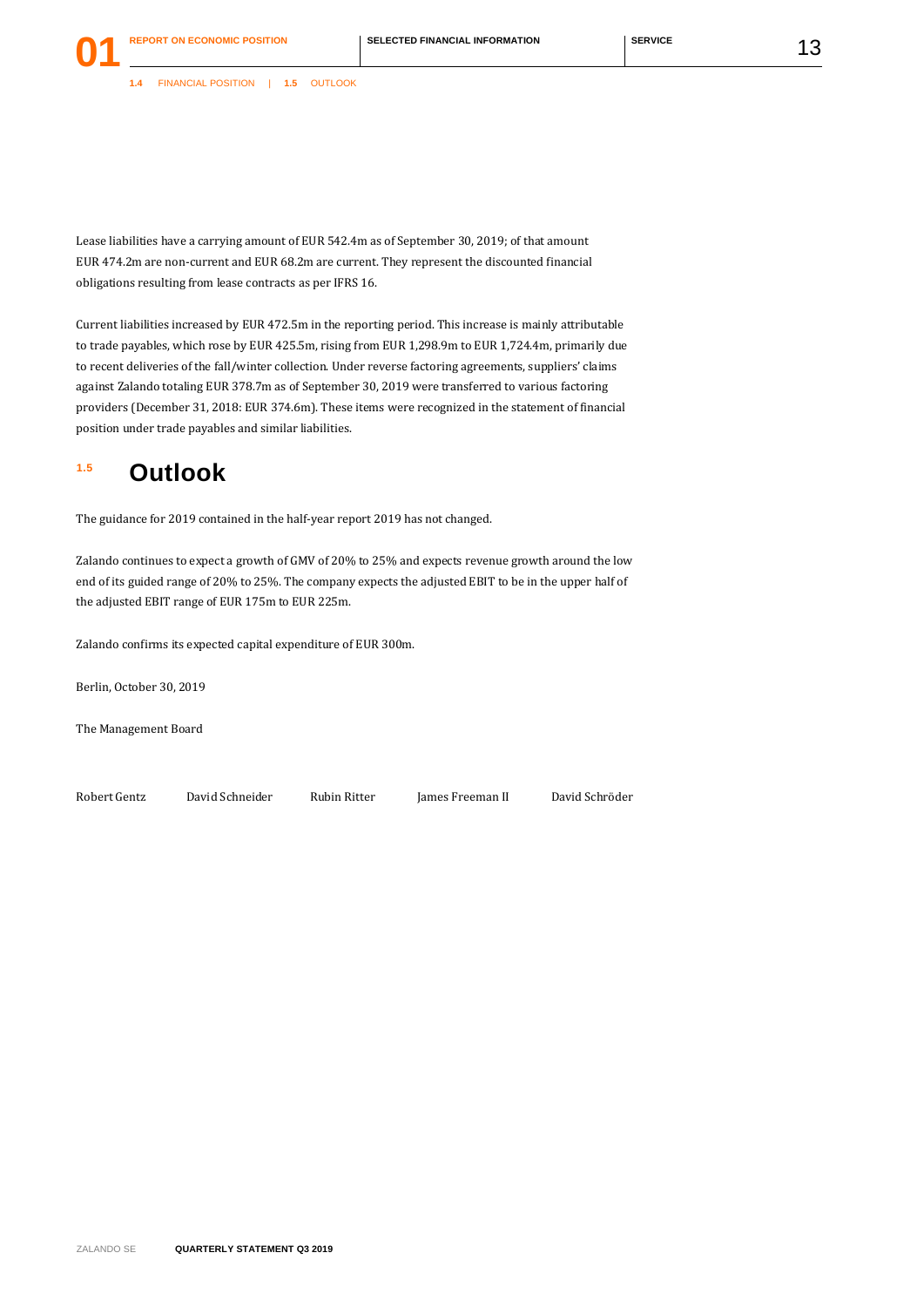**2.1** CONSOLIDATED INCOME STATEMENT

# **2.1 Consolidated Income Statement**

### Consolidated Income Statement

| IN EUR M                                                                    | Jul $1 -$<br><b>Sep 30,</b><br>2019 | Jul $1 -$<br>Sep 30,<br>2018 | Jan $1 -$<br><b>Sep 30,</b><br>2019 | Jan 1 –<br>Sep 30,<br>2018 |
|-----------------------------------------------------------------------------|-------------------------------------|------------------------------|-------------------------------------|----------------------------|
| Revenue                                                                     | 1,521.1                             | 1,200.2                      | 4,496.6                             | 3,726.3                    |
| Cost of sales                                                               | $-896.4$                            | $-726.5$                     | $-2,592.1$                          | $-2,170.1$                 |
| <b>Gross profit</b>                                                         | 624.7                               | 473.7                        | 1,904.5                             | 1,556.1                    |
| Selling and distribution costs                                              | $-560.2$                            | $-459.7$                     | $-1,620.2$                          | $-1,351.8$                 |
| Administrative expenses                                                     | $-72.9$                             | $-70.4$                      | $-221.0$                            | $-195.8$                   |
| Other operating income                                                      | 1.8                                 | 1.4                          | 10.8                                | 10.8                       |
| Other operating expenses                                                    | $-0.2$                              | $-0.7$                       | $-7.3$                              | $-2.9$                     |
| Earnings before interest and taxes (EBIT)                                   | $-6.9$                              | $-55.7$                      | 66.7                                | 16.5                       |
| Interest and similar income                                                 | 2.4                                 | 1.4                          | 7.9                                 | 3.7                        |
| Interest and similar expenses                                               | $-7.5$                              | $-3.9$                       | $-20.4$                             | $-10.7$                    |
| Result of investments accounted for using the equity<br>method              | $-0.5$                              | 0.0                          | $-3.9$                              | 0.0                        |
| Other financial result                                                      | $-6.2$                              | 0.9                          | $-3.8$                              | 1.3                        |
| <b>Financial result</b>                                                     | $-11.7$                             | $-1.7$                       | $-20.2$                             | $-5.7$                     |
| Earnings before taxes (EBT)                                                 | $-18.6$                             | $-57.3$                      | 46.5                                | 10.8                       |
| Income taxes                                                                | 5.0                                 | 15.6                         | $-32.2$                             | $-15.7$                    |
| Net income for the period                                                   | $-13.6$                             | $-41.7$                      | 14.3                                | $-5.0$                     |
| Thereof net income attributable to the shareholders of<br><b>ZALANDO SE</b> | $-13.6$                             | $-41.7$                      | 14.3                                | $-4.8$                     |
| Thereof net income attributable to non-controlling interests                | 0.0                                 | 0.0                          | 0.0                                 | $-0.1$                     |
|                                                                             |                                     |                              |                                     |                            |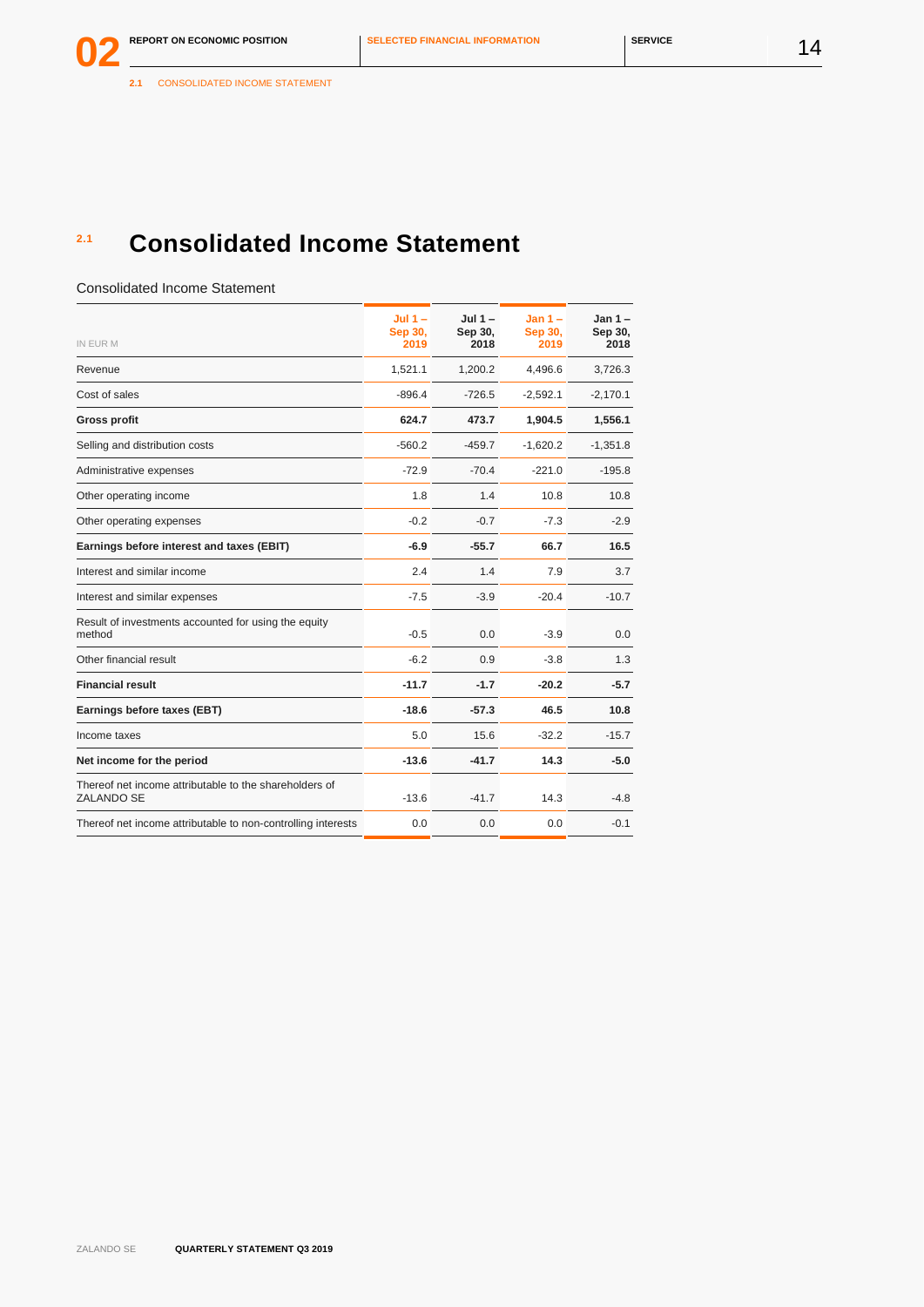**2.2** CONSOLIDATED STATEMENT OF FINANCIAL POSITION

### **2.2 Consolidated Statement of Financial Position**

### Consolidated Statement of Financial Position – Assets

| IN EUR M                                          | Sep 30, 2019 | Dec 31, 2018 |  |
|---------------------------------------------------|--------------|--------------|--|
| <b>Non-current assets</b>                         |              |              |  |
| Intangible assets                                 | 186.3        | 189.1        |  |
| Property, plant and equipment                     | 638.2        | 546.4        |  |
| <b>Financial assets</b>                           | 15.0         | 13.7         |  |
| Right-of-use assets                               | 521.0        | n.a.         |  |
| Deferred tax assets                               | 4.2          | 2.3          |  |
| Non-financial assets                              | 12.4         | 3.8          |  |
| Investments accounted for using the equity method | 1.6          | 5.0          |  |
|                                                   | 1,378.7      | 760.2        |  |
| <b>Current assets</b>                             |              |              |  |
| Inventories                                       | 1,267.4      | 819.5        |  |
| Prepayments                                       | 0.4          | 13.2         |  |
| Trade and other receivables                       | 387.2        | 395.1        |  |
| Other financial assets                            | 73.1         | 59.3         |  |
| Other non-financial assets                        | 242.3        | 191.4        |  |
| Cash and cash equivalents                         | 867.0        | 995.0        |  |
|                                                   | 2,837.4      | 2,473.5      |  |
| <b>Total assets</b>                               | 4,216.0      | 3,233.7      |  |

**02**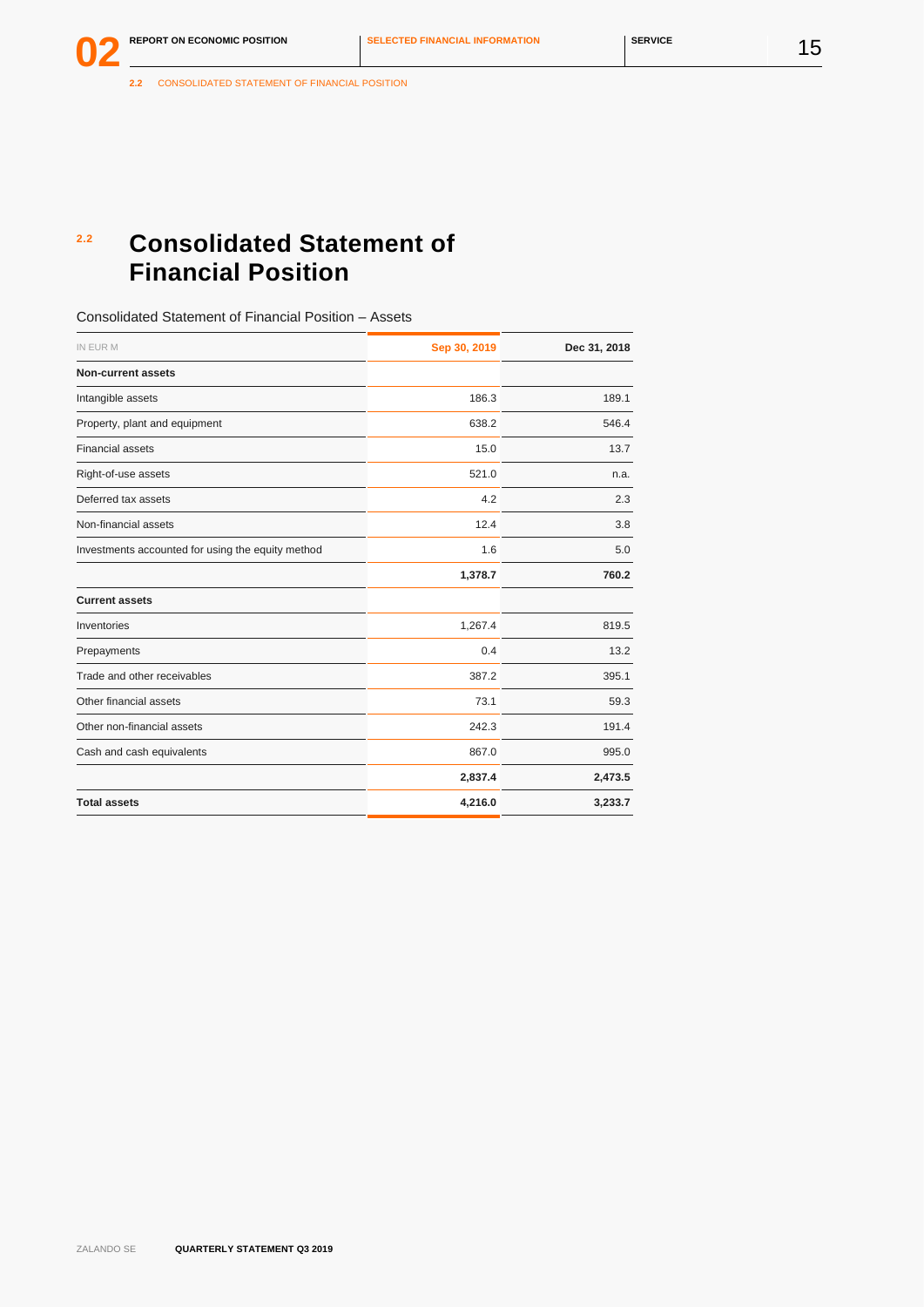### Consolidated Statement of Financial Position – Equity and Liabilities

| IN EUR M                               | Sep 30, 2019 | Dec 31, 2018 |
|----------------------------------------|--------------|--------------|
| <b>Equity</b>                          |              |              |
| Issued capital                         | 248.6        | 247.9        |
| Capital reserves                       | 1,187.8      | 1,155.6      |
| Other reserves                         | $-12.1$      | $-4.9$       |
| Retained earnings                      | 165.0        | 150.7        |
| Equity of shareholders of ZALANDO SE   | 1,589.3      | 1,549.2      |
| Non-controlling interest               | $-0.2$       | $-0.1$       |
|                                        | 1,589.1      | 1,549.1      |
| <b>Non-current liabilities</b>         |              |              |
| Provisions                             | 34.1         | 34.0         |
| Lease liabilities                      | 474.2        | n.a.         |
| <b>Borrowings</b>                      | 3.4          | 5.6          |
| Other financial liabilities            | 7.8          | 2.4          |
| Other non-financial liabilities        | 1.1          | 5.5          |
| Deferred tax liabilities               | 20.0         | 23.5         |
|                                        | 540.7        | 70.9         |
| <b>Current liabilities</b>             |              |              |
| Provisions                             | 1.1          | 0.1          |
| Lease liabilities                      | 68.2         | n.a.         |
| <b>Borrowings</b>                      | 2.8          | 2.8          |
| Trade payables and similar liabilities | 1,724.4      | 1,298.9      |
| Prepayments received                   | 39.7         | 36.1         |
| Income tax liabilities                 | 4.0          | 27.7         |
| Other financial liabilities            | 104.6        | 104.6        |
| Other non-financial liabilities        | 141.4        | 143.5        |
|                                        | 2,086.2      | 1,613.7      |
| <b>Total equity and liabilities</b>    | 4,216.0      | 3,233.7      |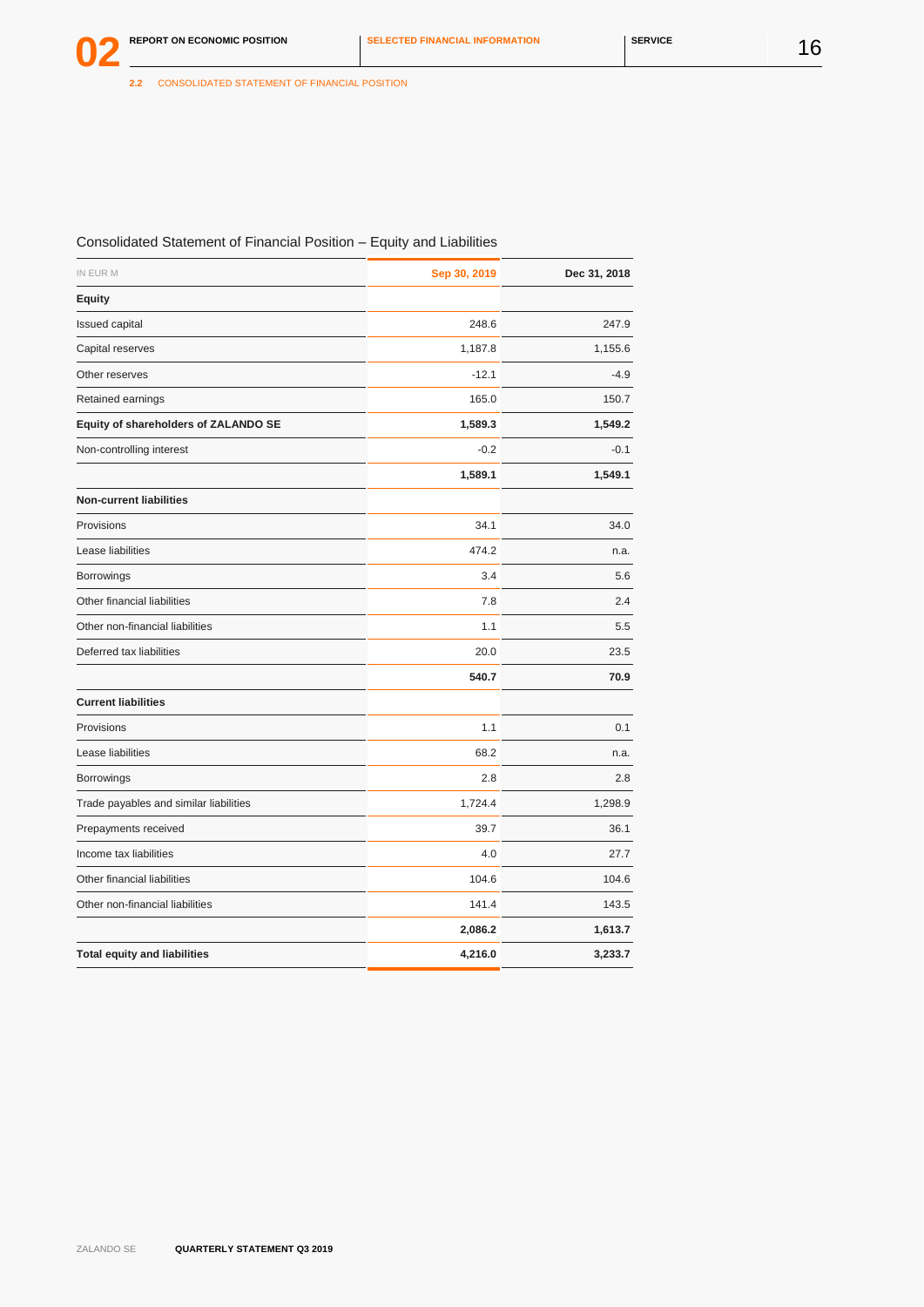# **2.3 Consolidated Statement of Cash Flows**

### Consolidated Statement of Cash Flows

| IN EUR M                                                                                                                                 | Jul $1 -$<br>Sep 30,<br>2019 | Jul $1 -$<br>Sep 30,<br>2018 | $Jan 1 -$<br>Sep 30,<br>2019 | Jan $1-$<br>Sep 30,<br>2018 |
|------------------------------------------------------------------------------------------------------------------------------------------|------------------------------|------------------------------|------------------------------|-----------------------------|
| 1.<br>Net income for the period                                                                                                          | $-13.6$                      | $-41.7$                      | 14.3                         | $-5.0$                      |
| 2.<br>+ Non-cash expenses from share-based payments                                                                                      | 13.2                         | 16.8                         | 34.7                         | 28.2                        |
| + Depreciation of property, plant and equipment, right-of-use assets and $+$ amortization of intangible assets<br>3.                     | 46.4                         | 21.9                         | 140.5                        | 59.5                        |
| +/- Income taxes<br>4.                                                                                                                   | $-5.0$                       | $-15.6$                      | 32.2                         | 15.7                        |
| - Income taxes paid, less refunds<br>5.                                                                                                  | $-20.7$                      | $-10.9$                      | $-74.5$                      | $-31.6$                     |
| +/- Increase/decrease in provisions<br>6.                                                                                                | 0.7                          | 0.0                          | 1.1                          | 0.1                         |
| -/+ Other non-cash income/expenses<br>7.                                                                                                 | $-1.3$                       | 0.1                          | 5.2                          | 0.7                         |
| +/- Decrease/increase in inventories<br>8.                                                                                               | $-404.4$                     | $-212.0$                     | $-447.9$                     | $-246.4$                    |
| +/- Decrease/increase in trade and other receivables<br>9.                                                                               | 14.6                         | $-13.0$                      | 7.8                          | $-45.1$                     |
| 10. +/- Increase/decrease in trade payables and similar liabilities                                                                      | 389.0                        | 250.1                        | 422.2                        | 224.7                       |
| 11. +/- Increase/decrease in other assets/liabilities                                                                                    | $-19.5$                      | $-21.6$                      | $-51.6$                      | $-21.9$                     |
| = Cash flow from operating activities<br>12.                                                                                             | $-0.7$                       | $-25.9$                      | 84.0                         | $-21.1$                     |
| + Proceeds from disposal of non-current assets<br>13.                                                                                    | 0.0                          | 57.0                         | 22.5                         | 57.0                        |
| - Cash paid for investments in property, plant and equipment<br>14.                                                                      | $-69.8$                      | $-47.3$                      | $-136.8$                     | $-132.5$                    |
| - Cash paid for investments in intangible assets<br>15.                                                                                  | $-18.2$                      | $-13.2$                      | $-48.7$                      | $-36.9$                     |
| Cash paid for acquisitions of shares in associated companies and aquisition of<br>16.<br>companies and prepayments for such acquisitions | 0.0                          | $-0.8$                       | $-1.7$                       | $-5.3$                      |
| 17. +/- Cash received from/paid for investments in term deposits                                                                         | 0.0                          | 0.0                          | $-5.0$                       | 20.0                        |
| 18. +/- Change in restricted cash                                                                                                        | 0.0                          | $-0.4$                       | 0.4                          | $-0.4$                      |
| = Cash flow from investing activities<br>19.                                                                                             | $-88.0$                      | $-4.8$                       | $-169.2$                     | $-98.0$                     |
| + Cash received from capital increase by the shareholders less transaction costs<br>20.                                                  | 20.4                         | 32.2                         | 37.0                         | 35.0                        |
| - Repurchase of treasury shares<br>21.                                                                                                   | 0.0                          | $-0.4$                       | $-38.8$                      | $-100.5$                    |
| - Cash repayments of loans<br>22.                                                                                                        | $-1.0$                       | $-0.7$                       | $-2.1$                       | $-1.8$                      |
| - Cash payments for the principal portion of lease liabilities<br>23.                                                                    | $-15.3$                      | 0.0                          | $-38.1$                      | 0.0                         |
| = Cash flow from financing activities<br>24.                                                                                             | 4.1                          | 31.1                         | $-42.0$                      | $-67.2$                     |
| 25.<br>$=$ Net change in cash and cash equivalents from cash-relevant transactions                                                       | -84.6                        | 0.4                          | $-127.2$                     | $-186.4$                    |
| 26. +/- Change in cash and cash equivalents due to exchange rate movements                                                               | $-2.8$                       | 1.8                          | $-0.8$                       | $-1.3$                      |
| + Cash and cash equivalents at the beginning of the period<br>27.                                                                        | 954.4                        | 874.7                        | 995.0                        | 1,064.7                     |
| = Cash and cash equivalents as of Sep 30<br>28.                                                                                          | 867.0                        | 877.0                        | 867.0                        | 877.0                       |
| Free cash flow                                                                                                                           | $-88.7$                      | $-30.3$                      | -80.6                        | $-138.8$                    |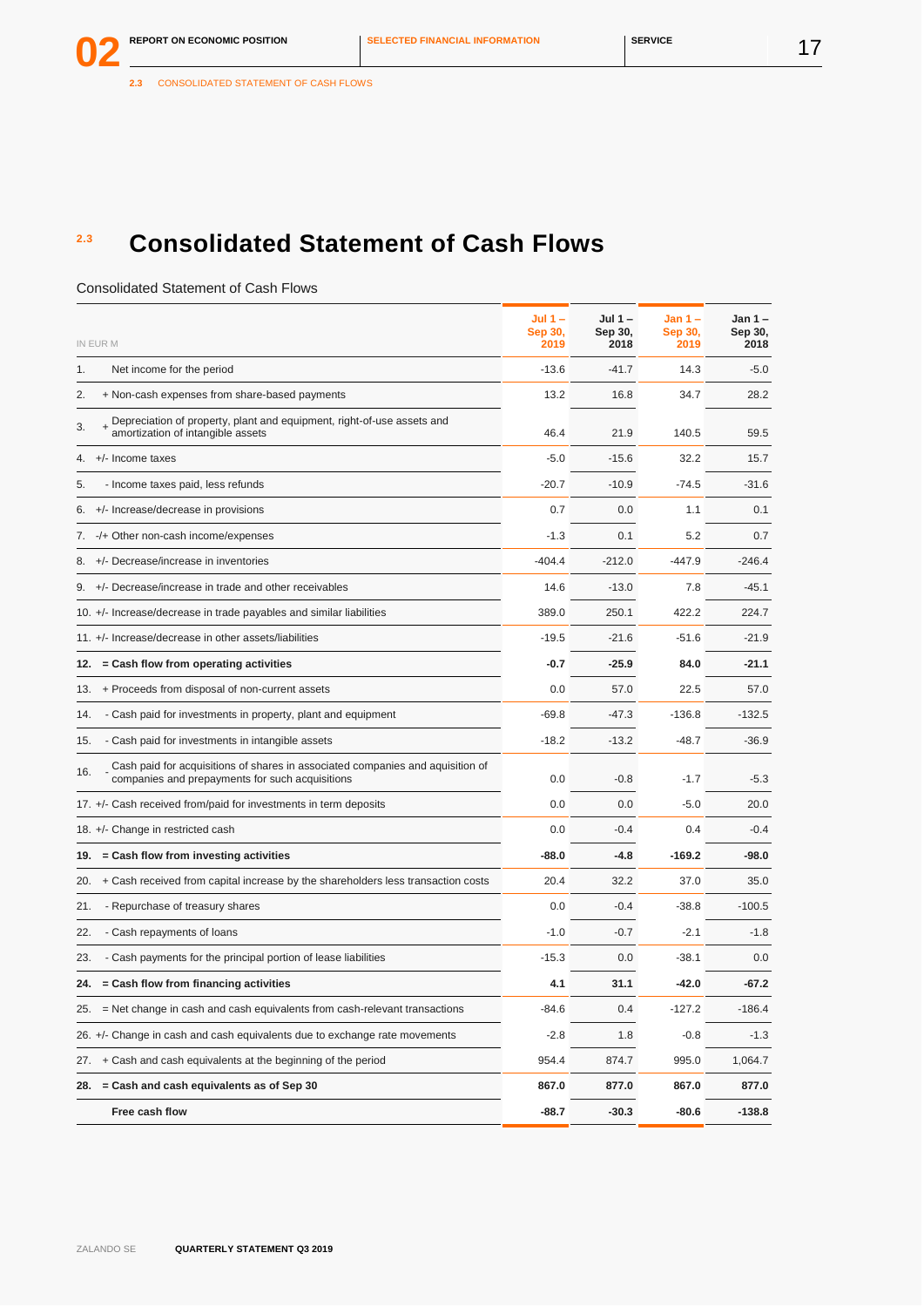**3.1** FINANCIAL CALENDAR 2020 | **[3.2](#page-18-0)** [IMPRINT](#page-18-0)

### **3.1 Financial Calendar 2020**

#### Financial Calendar

| Date                  | Event                                          |
|-----------------------|------------------------------------------------|
| Thursday, February 27 | Publication of the Annual Report 2019          |
| Thursday, May 7       | Publication of the first quarter results 2020  |
| Wednesday, May 20     | Annual general meeting 2020                    |
| Tuesday, August 11    | Publication of the second quarter results 2020 |
| Wednesday, November 4 | Publication of the third quarter results 2020  |

### <span id="page-18-0"></span>**3.2 Imprint**

### **Contact**

ZALANDO SE Valeska-Gert-Straße 5 10243 Berlin [corporate.zalando.com](https://www.corporate.zalando.com/) [press@zalando.com](mailto:press@zalando.com)

### **Investor Relations**

Patrick Kofler/Team Lead Investor Relations [investor.relations@zalando.de](mailto:investor.relations@zalando.de)

Statement Relating to the Future<br>This quarterly statement conditions that relate to the future and are based on assumptions and estimates made by the management of<br>This quarterly statement conditions statements to the opin

The quarterly statement is available in English an German. If there are variances, the German version has priority over the English translation. It is available for<br>download in both languages at https://corporate.zalando.c